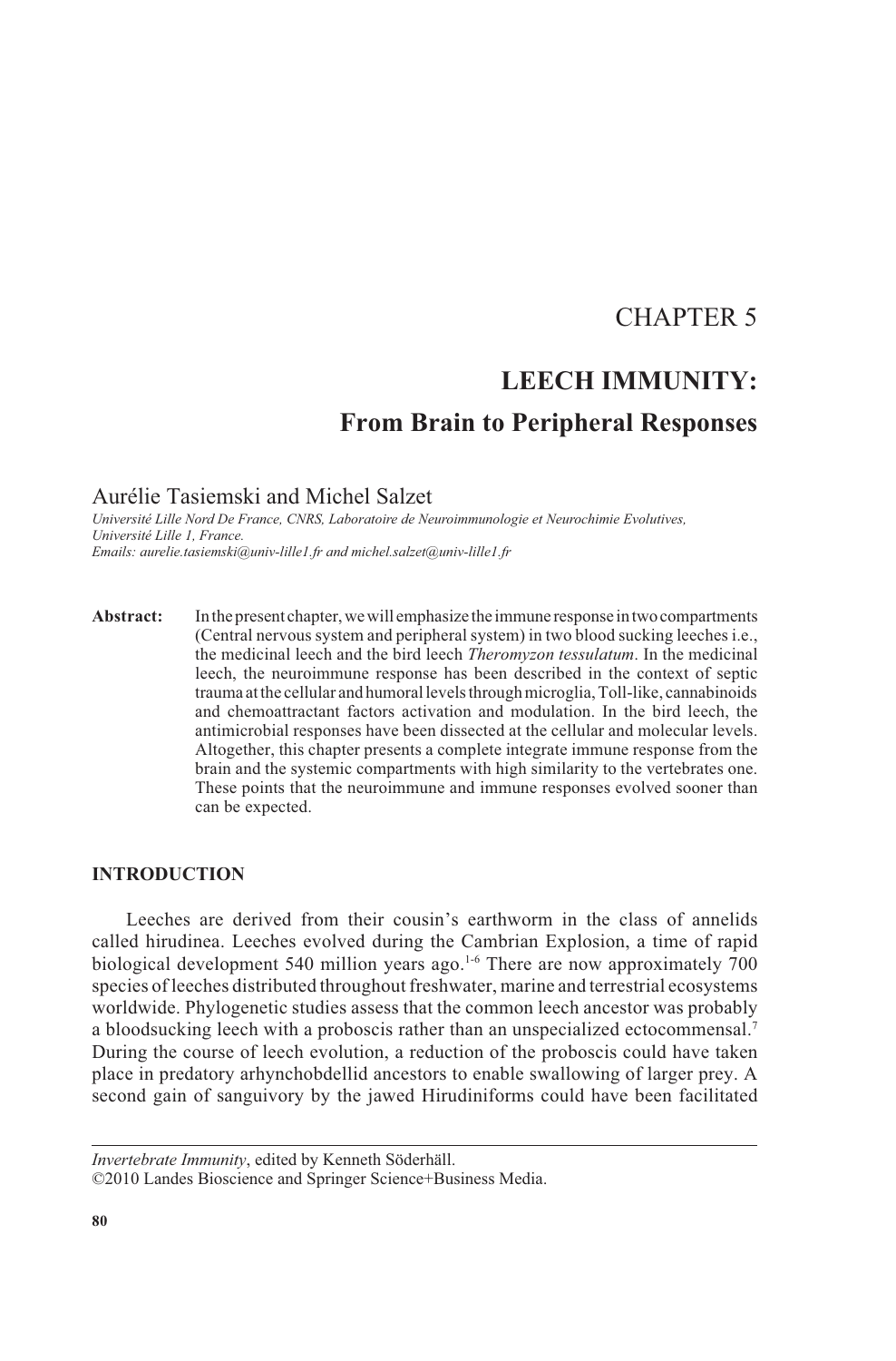by pre-adaptations to ectoparasitic blood feeding.7 Recently, leech EST data from the jaw leech *hirudo medicinalis* have been obtained<sup>8</sup> and it can be seen high sequence homologies between the medicinal leech and mammals<sup>8</sup> suggesting a co-evolution between the parasite and the host. Thus, taking into account such evolutive data, we will present in this manuscript, data obtained from two haematophageous leeches, the jawed leech *Hirudo medicinalis* and the gut leech *Theromyzon tessulatum* focused on the immune responses angle. Due to their anatomic differences, *Hirudo medicinalis* appears as a good model for studying the immune response of the nervous system although the easy access to the body fluids of *Theromyzon tessulatum* makes this animal interesting for understanding the systemic response. Taken together, we will try to show that immune response from these blood sucking animals evolve closely to their vertebrate host, pointing the fact that their use currently in hospital never trigger patient immune responses. Host immune tolerance is due to co-evolution and molecular mimicry.9

#### **THE MEDICINAL LEECH AS A MODEL FOR STUDYING THE IMMUNE RESPONSE OF THE CNS**

The central nervous system (CNS) of the leech has a fixed number of bilateral neuromeres, 32. The 4 anterior-most neuromeres fuse to form the sub-esophageal ganglion and the 7 posterior-most fuse to form the tail ganglion; single bilateral neuromeres comprise the individual ganglia found in each of the corresponding body segments. A supra-esophageal ring of nonsegmental origin, together with the sub-esophageal ganglion, comprises the head ganglion. The central ganglia are connected to each other by a bilateral pair of nerves (the lateral "connectives") and a single small medial nerve (Faivre's) and to the periphery by two bilateral pairs of nerves (the "roots") that branch in a stereotypic pattern that allows the identification of branches up to fourth-order and even to fifth-order in some cases (Fig. 1). In hirudinid leeches, each segmental ganglionic primordium gives rise to about 400 neurons.10 Most of these are bilateral pairs (-180-190 pairs), but perhaps 5-8% are unpaired, with at least some becoming unpaired through cell death.<sup>10,11</sup> Thus, understanding how a leech segmental ganglion functions requires, in principle, detailed knowledge of the function and connectivity of only -200-220 individual neurons. Moreover, since each segmental ganglion is a variation on a theme (with the exception of the "sex" ganglia of body segments 5 and 6, which have additional complements of neurosecretory cells), the leech has one of the most accessible nervous systems from a systems analysis point of view.

An important property of leeches is their capacity to regenerate neurites and synaptic connections in the adult CNS. Neurites that have been damaged or severed can sprout, establish de novo growth cones and extend and reconnect specifically with normal targets.<sup>12</sup> Early stages of leech CNS regeneration following a mechanical lesion are characterized by two events that appear to be crucial for successful repair: one is the increased activity of epithelial nitric oxide synthase (NOS) in the area of the lesion and the generation and diffusion of nitric oxide (NO) and the second is the induced migration of microglia towards and their accumulation at, the injury site.<sup>13,14</sup> Microglial cells are considered as the brain immune cells.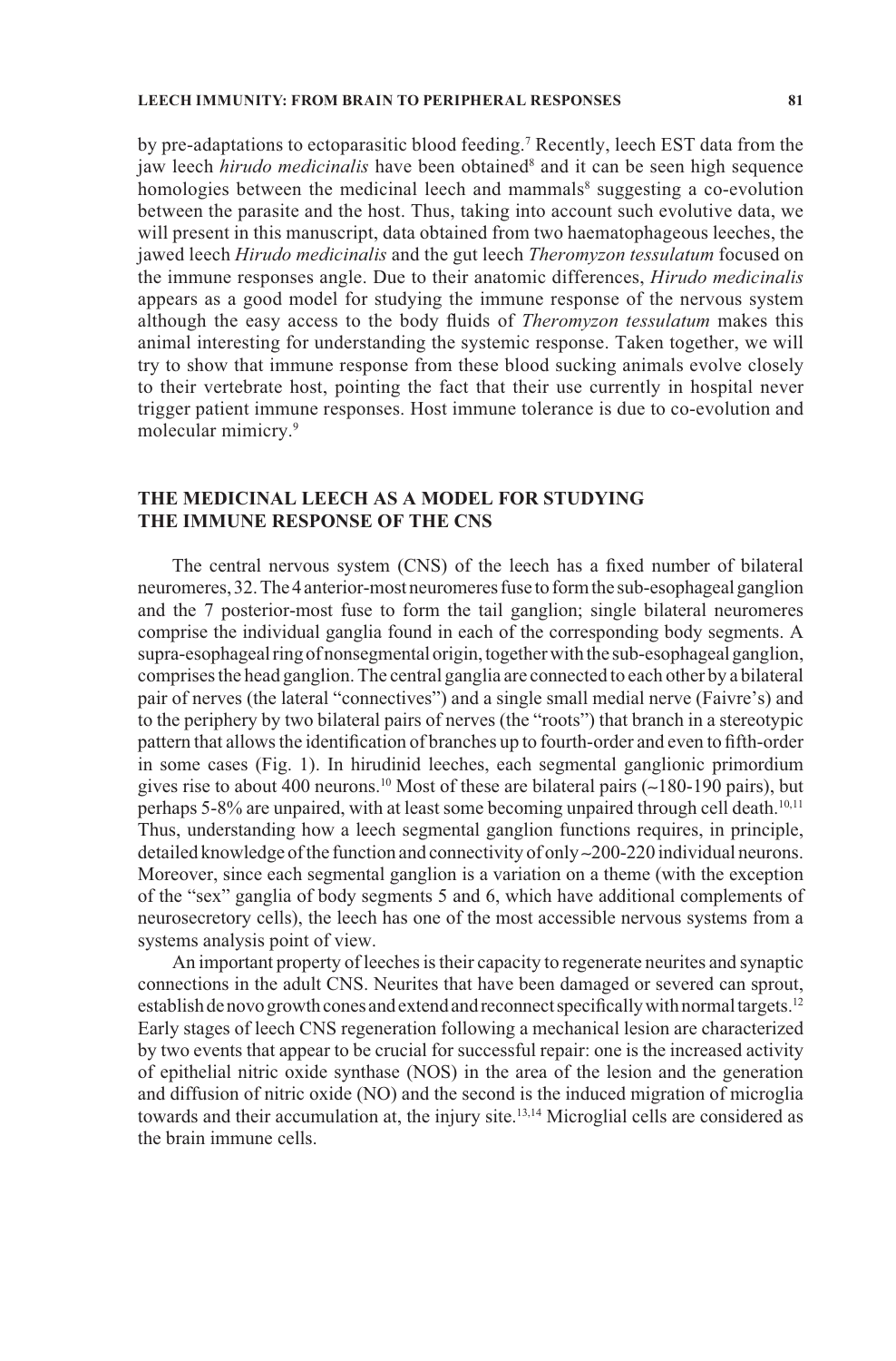

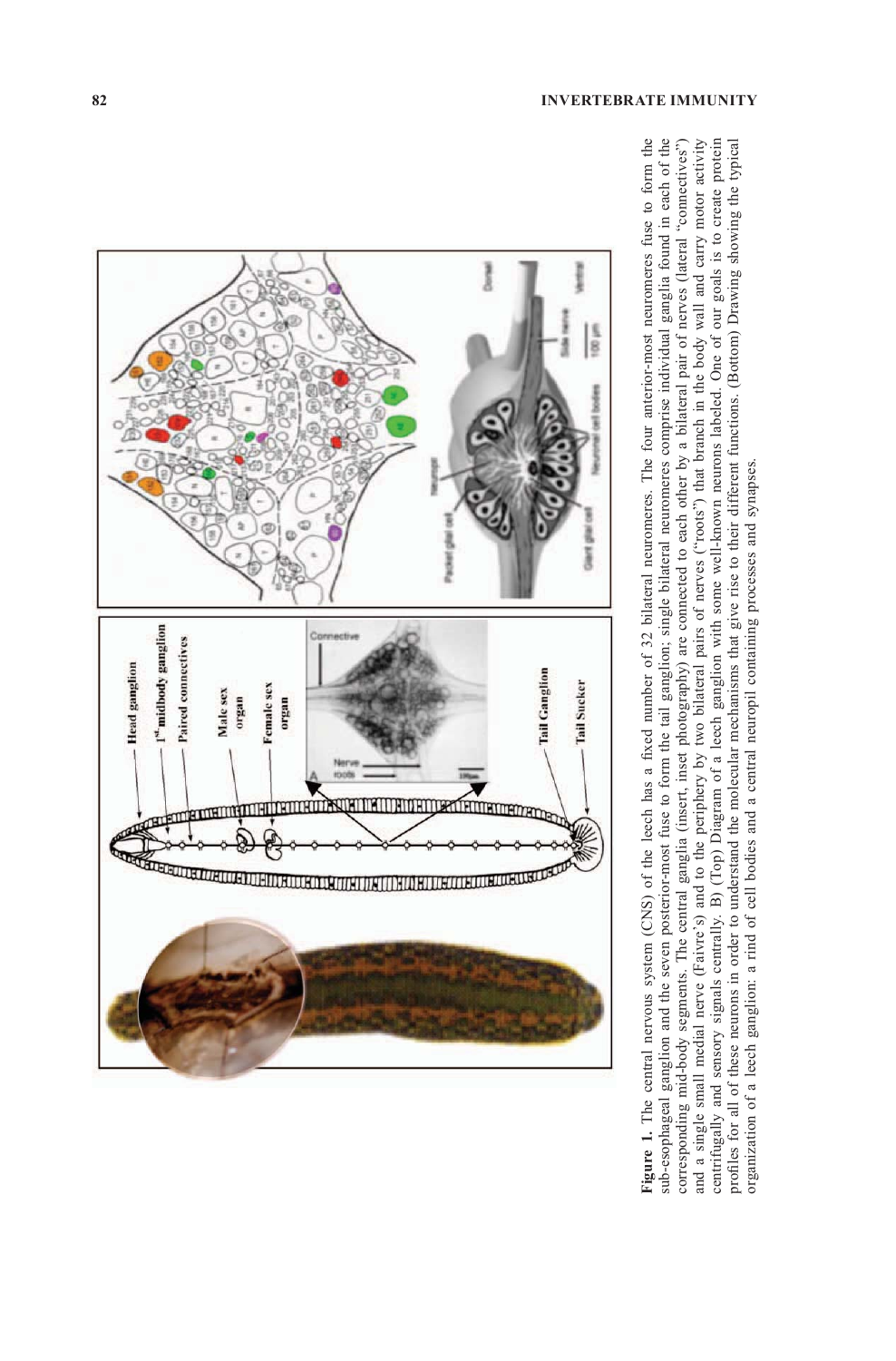#### **NO and Cannabinoids in Leech Microglia Chemotaxis Involvement**

To assay directly for a role of NO on microglial accumulation at the injury site, Chen et al<sup>15</sup> modulated NO levels in several ways. As demonstrated by NOS immunoreactivity, a large increase in NOS occurs at the crush site within 5 min of injury and this high level persists for at least 24 hrs. Microglial accumulation at the lesion, however, is not detectable at 5 min but is quite strong after a few hours and peaks at  $\sim$  24 hrs. Inhibition of NO synthesis by the prior application of the NOS inhibitor L-NAME effectively blocks microglial accumulation, while the presence of its inactive enantiomer D-NAME has little or no effect. Interestingly, increasing NO levels with the NO donor spermine NOate (SPNO) also inhibits accumulation of microglia at the crush, but not in the presence of the NO scavenger cPTIO (2-(4-Carboxyphenyl)-4,4,5,5-tetramethylimidazoline-l-oxyl-3-oxide).Examination of microglial kinetics in living nerve cords shows that the effect of SPNO application occurs by the reduction of average microglial migratory speeds, even to no movement. Thus, NO is clearly implicated as a modulator of microglial movement and indeed appears to function as a stop signal at high levels, leading to the higher density of these cells at the injury site. Moreover, we recently found that the NO time-course profile in the injured leech brain is partially under the control of endocannabinoids, namely, anandamide (AEA) and 2-arachidonylglycerol (2AG), which affect the NO time-course through their modulation of cannabinoid-like receptors.16 AEA blocked microglial cell accumulation before their arrival to the lesion site in a concentration dependent-manner and this effect of AEA on microglial cell recruitment was also demonstrated in vitro. Moreover, stimulation with a concentration of AEA determined elsewhere by (Matrix assisted laser desorption ionization time of flight/ time of flight (MALDI TOF/TOF )mass spectrometry<sup>17</sup> enhanced the release of NO at the lesion site of the harmed connective. This NO release may be related to the AEA-activated CB1-like receptor carried by neurons of the leech present in the injury site. This same report suggested that this pathway leads to a microglia stop signal. In a complementary mode of action, the second most described endocannabinoid 2AG has been shown to enhance and drive the chemotaxis of microglial cells in a dose-dependent manner. Moreover, a better result in chemotaxis was obtained using a concentration of 2AG detected 30 min after injury of the leech nerve cords.17 This result is reinforced by Cabral et al who suggested that 2AG could act through the autocrine/paracrine system to chemoattract microglial cells after brain insult.<sup>18</sup> In leech brain, AEA level declines<sup>17</sup> and in contrast the 2AG climbs during the first 4 h following a lesion of the leech CNS.<sup>16</sup>

Knowing that these two endocannabinoids are able to act as chemoattractant factors on leech microglia in a dose-dependent manner in combination with NO release, the role of their receptors in the control of NO release and chemotaxis towards the lesion site has been investigated.<sup>16</sup> Blocking the CB1-like receptor in the leech with a specific antagonist of the mammalian CB1 receptor (AM-251) failed to block the accumulation of microglial cells at a distance from the lesion site. This latter result underscores the role of the CB1-like receptor in microglial chemotaxis. On the other hand, blocking the CB2-like receptor in the leech with the specific antagonist AM-630 completely abolished the recruitment of microglial cells at the lesion site and costimulation of a crush with 2AG and AM-630 failed to reverse the accumulation of microglia as compared to the 2AG treatment alone.<sup>16</sup> This latter result suggests that the CB2-like receptor in the leech is triggered by 2AG in order to promote chemotaxis and the direct recruitment of microglial cells to the site of injury. In parallel, the treatment of injured connectives with a physiological concentration of 2AG released upon CNS injury in the leech provoked a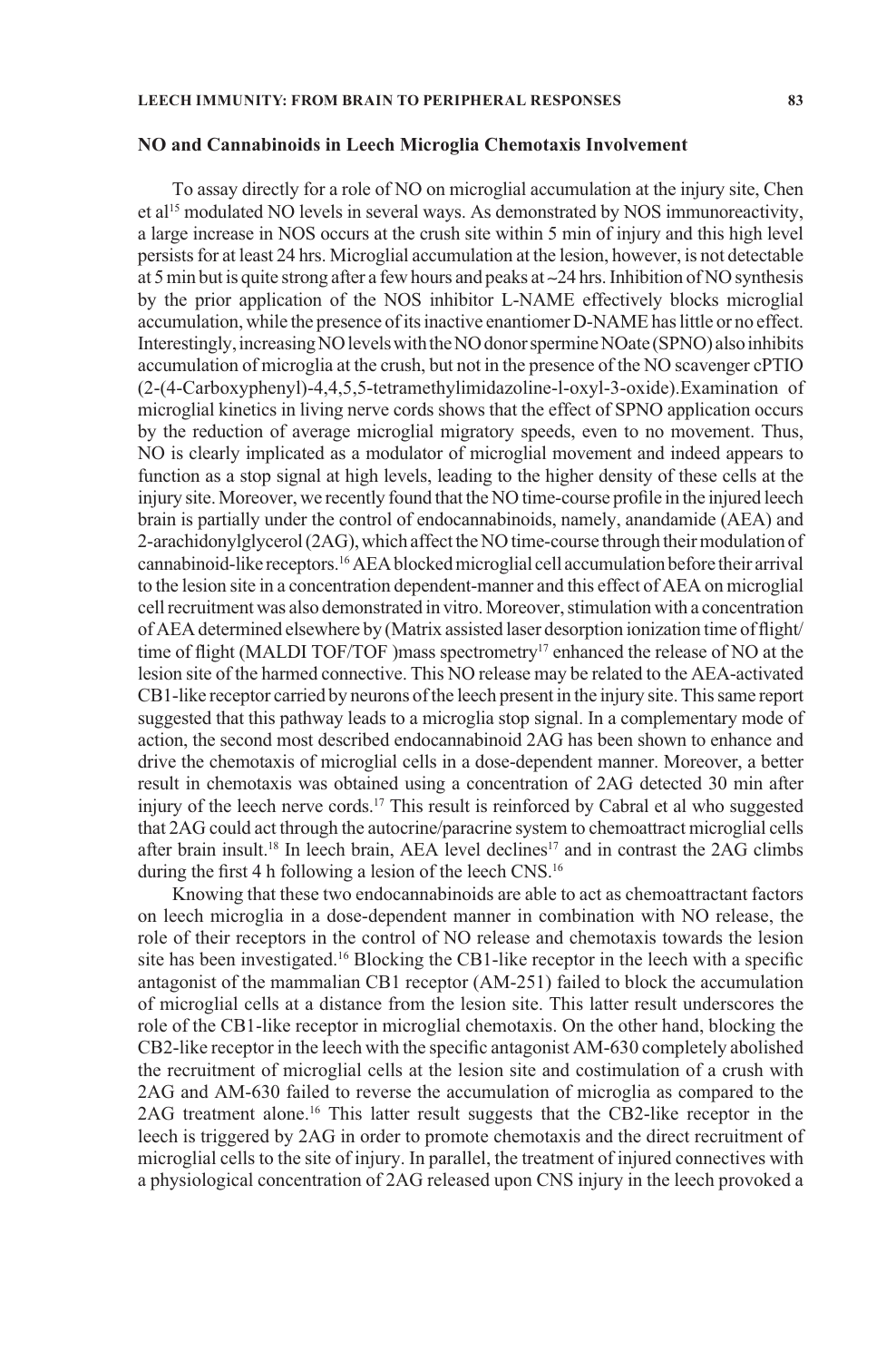specific response in NO production at the lesion site just after the stimulation.<sup>16</sup> Blockade of the CB2-like receptor by AM-630 revealed an inhibition of NO secretion and the time-course of NO production was significantly delayed in comparison with the control condition. In this way, the whole of these data demonstrated that at least part of the NO produced by the injured leech was related to the 2AG-activated CB2-like receptor, as was described in experiments using Guinea pig mast cells.<sup>19</sup>

Even if 2AG and AEA are both able to produce NO during a lesion of the leech brain, only 2AG seems to play a major role in the chemotaxis of microglia and its capacity to do so is closely related to a putative functional CB2-like receptor expressed by activated microglia. Previous pharmacological studies have named the CB2 receptor as playing a crucial role in the early inflammatory process, thereby implicating microglia in this process as well in mammals. The CB2 receptor is expressed very early in the different activation steps of microglia, thus describing a "window" of functional relevance for the expression of the CB2 receptor in microglial cells.<sup>20</sup> The delayed time of the initiation of microglial cell activation is linked to changes of their morphology from resting to responsive and allows them to acquire CB2 receptors in correlation with chemotaxis and phagocytosis. The next steps of activation, named "primed" and "responsive," were discarded from the initial step of CB2 receptor expression. As a diffusible molecule, NO has been demonstrated to take part in the migration of microglia and their accumulation at lesions of the leech CNS in a dose-dependent manner. The mechanisms by which the resting microglia becomes responsive are not yet fully understood. However, we hypothesize that the NO immediately released by the damaged neurons might stimulate the resting microglial cells present at the lesion site and allow them to be responsive for CB2-like receptor expression.

Thus, the cannabinoid system becomes activated at the lesion site and produces the two major endocannabinoids (AEA and 2AG) from membrane precursors in an opposite concentration time-course of, $17$  consistent with our previous work where the 2AG concentration was found to progressively increase in opposition with the AEA concentration after the lesion. It has been hypothesized that when the diffusible lipid 2AG increases, the microglia become responsive and start to accumulate at the lesion site via changes in cell morphology related to the activation of the CB2-like receptor expressed in the lamellipodia of responsive microglia.21 This hypothesis is reinforced by our ex vivo results regarding the stimulation of crushed connectives with  $2AG (30 \mu M)$  1 h after the lesion.16 In comparison with the connectives simultaneously crushed and treated with 30 M 2AG, the same stimulation 1h after the crush is stimulated NO production more rapidly. This observation suggests that microglial cells are more responsive to 2AG 1h after the lesion than at the instant of the lesion, at which time microglia might be resting. During the responsive step, the leech microglia might express functional CB2 receptors at the cell surface and when these receptors are activated by the endocannabinoid 2AG, NO might be produced and participate in cell recruitment as a chemical gradient from the lesion site towards the periphery. On the other hand, the AEA released at the lesion site decreased in concentration after the lesion and it can activate NO release by targeting the CB1-like receptor and inhibiting the accumulation of microglia at the lesion site. This pathway has been described as leading to a microglia stop signal.<sup>22</sup> The dual activity of these two endocannabinoids working in apparent opposition might be a means of controlling microglial cell recruitment to the lesion site. However, both molecules control the long-term release of NO, as shown in our time-course measurements of NO after stimulation of injured connectives with cannabinoids.16 This can be explained by the immunosuppressive response of microglial cells described both in vertebrate<sup>23</sup> and invertebrate models.<sup>22</sup>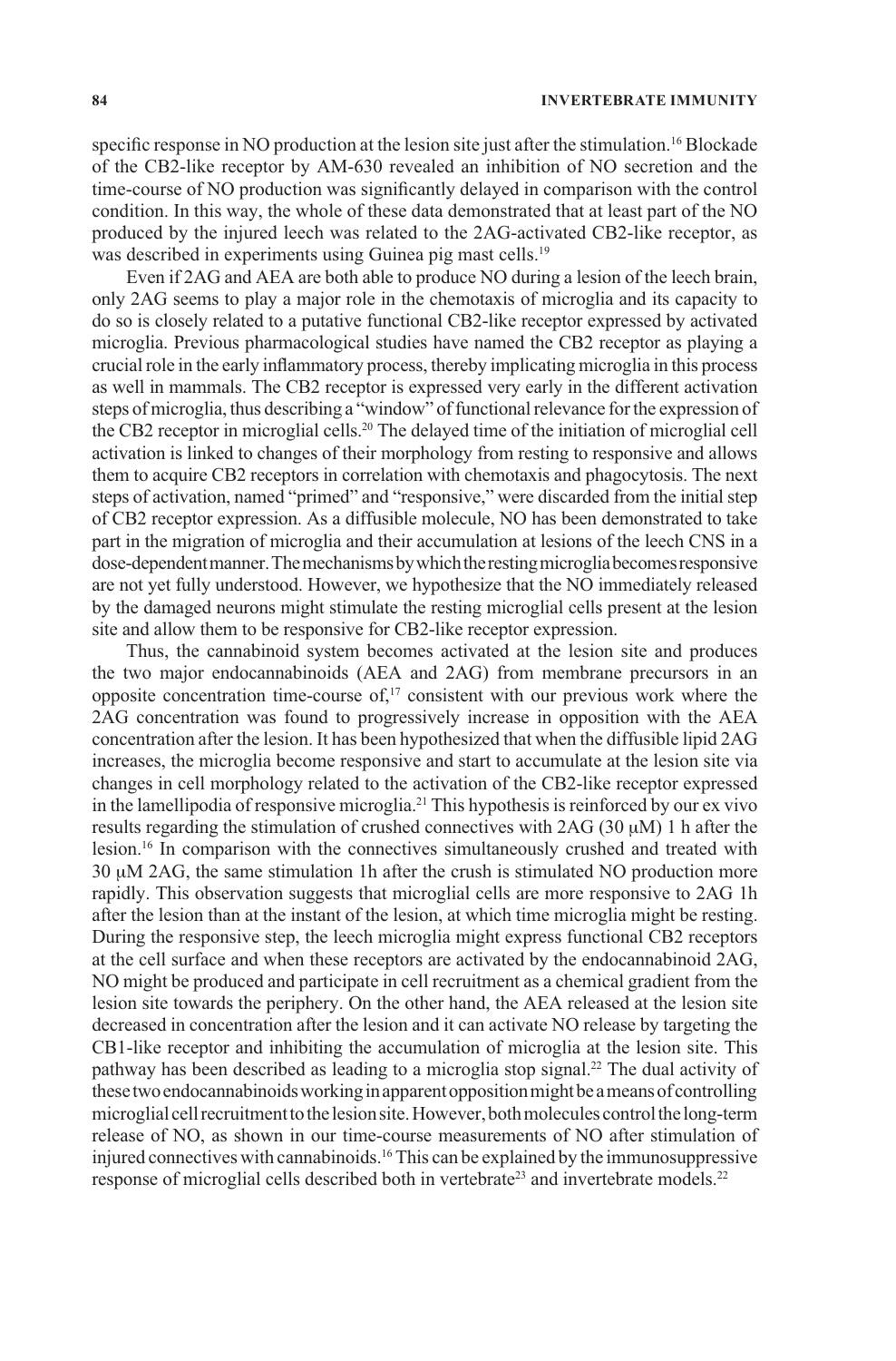

**Figure 2.** 2D gel between control and immune challenged leech nervous systems. Differentially represented spots are highlighted by arrows and depends on the variation times (variations at 1 h, 6 h, 12 h and 24 h) from reference 26.

#### **Bacterial Infection and Leech Brain Regeneration**

Differential display proteomic analyses using 2D gel electrophoresis (Fig. 2), coupled to mass spectrometry, yielded evidence that the leech CNS responds to bacterial infection by modulating the expression of at least sixteen proteins. These proteins appear between 1 and 24h after bacterial challenge and have been assigned to the immune response because they are not induced by exposure to control sterile medium. These immune-response induced proteins include cytoskeletal and metabolic proteins, foldases, calcium sensors, kinases and neurohemerythrin, reflecting specific cytoskeletal rearrangements linked to cell migration, vesicular trafficking and/or phagocytosis, as well as the modulation of synaptic activity. Interestingly, several of these up-regulated proteins, such as gliarin<sup>24</sup> and neurohemerythrin<sup>25</sup> are expressed specifically in glial and microglial cells, suggesting a key role for these cells in the immune response of the leech nervous system, similar to what has been observed in vertebrates.<sup>26</sup> Gliarin up-regulation, in particular, could thus serve as a new marker of proliferation and maturation of leech glial cells, it's up-regulation reflecting glial activation in response to the immune challenge. The accompanying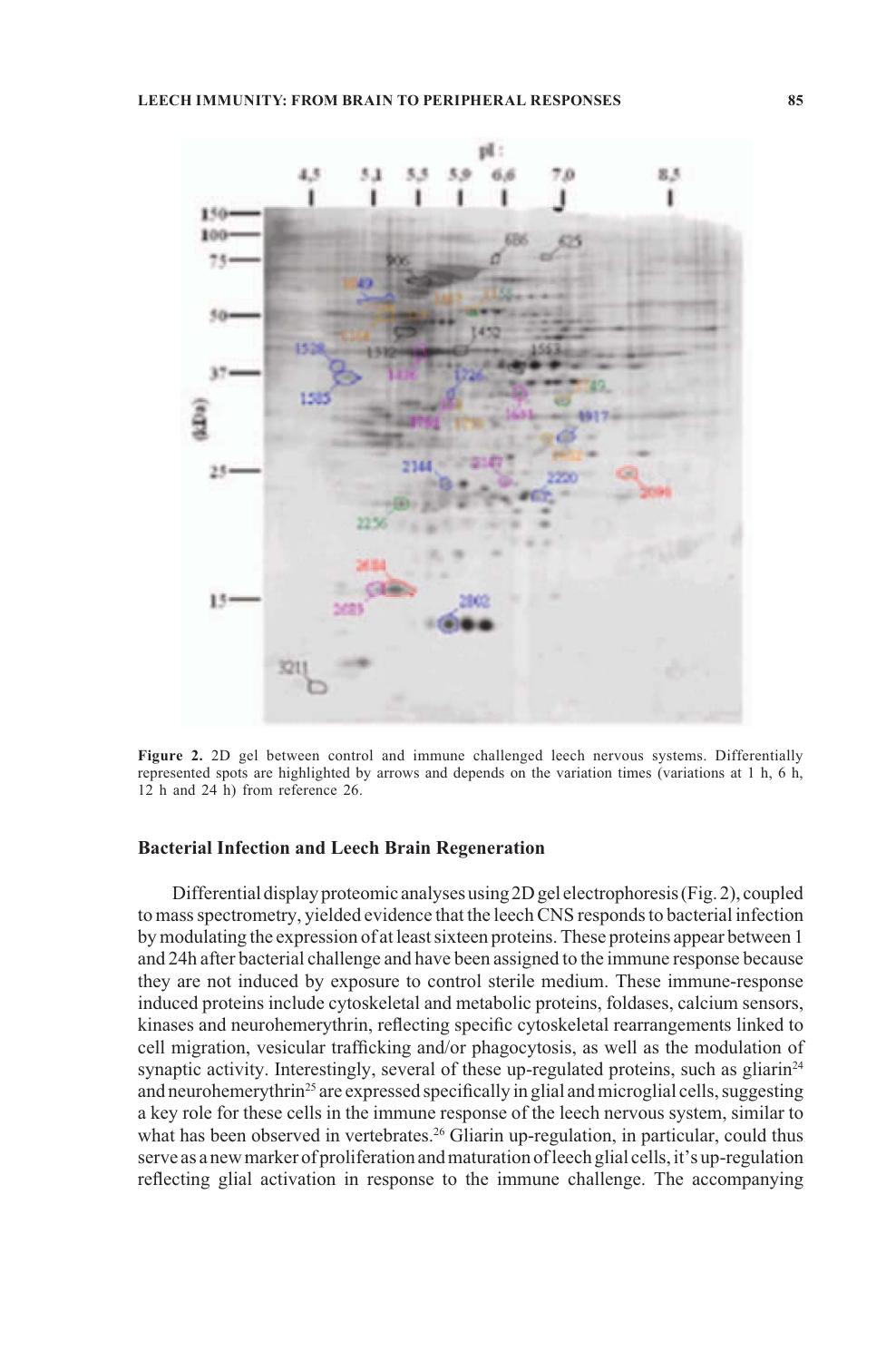cytoskeletal rearrangements might result from morphological changes associated with phagocytosis or with the migration of cells. Indeed, it has been shown that leech microglial cells are able to migrate within the ganglionic chain to the site of a lesion and that they can play a phagocytic role.<sup>27</sup> By contrast, the expected properties of neurohemerythrin have led to the proposal of several putative functions for this protein in the responses of leech nervous tissue: (i) a role as an oxygen supplier for metabolism, (ii) a role as a trap for reactive oxygen species and NO, protecting cells from cell death and (iii) a role as an antibacterial factor depriving bacteria of iron.<sup>28</sup>

The data from these initial studies of the effects of bacterial toxins show that the leech CNS is able to respond in an intrinsic manner to a septic stimulus, mounting a "neuroimmune" response. Careful study of potential roles of the identified proteins will be essential to fully understand the mechanisms involved, but some candidates can be proposed on the basis of the proteins identified in this study (ref. 26): (i) cytoskeletal rearrangements potentially responsible for morphological changes, cell migration, vesicular trafficking and/or phagocytosis, (ii) modulation of synaptic activity, (iii) calcium signalling and (iv) unfolded protein response controlling the functionality of proteins affected by the stress generated by the sepsis. The involvement in innate immunity of some proteins or protein families we identified here as previously been described by transcriptomic studies, but at the peripheral level and not within the nervous system.<sup>29,30</sup> Moreover, the protein families involved in the immune response of the medicinal leech nervous system appear to also be involved in nerve regeneration, as shown by Blackshaw *et al*, also in the medicinal leech31 (discussed above) and by Perlson *et al* in *Lymnaea stagnalis*32 (Table 1).

These observations suggest certain parallelism between CNS defence mechanisms and CNS regeneration leading the possibility of the involvement of neuroinflammation in such phenomena in leeches. Modulation of neuroinflammation after a crush seems to be necessary but highly regulated in the CNS during regeneration through cannabinoids as we previously demonstrated.22,33-36 Interestingly, evidences that microbial infection triggers the leech brain regeneration (Fig. 3) has led us to perform some biochemical studies focused on antimicrobial peptides present in the leech CNS and expressed in course of infection or trauma. Two novel antimicrobial peptides, *Hm-*lumbricin and neuromacin have been fully characterized.37 Neuromacin and *Hm*-lumbricin exert bactericidal activities against Gram positive bacteria without any haemolytic properties.37 We have observed that in addition to exert antimicrobial activities, *Hm*-lumbricin and neuromacin have regenerative effects on the leech CNS.<sup>37</sup> The capacity of both peptides to promote the regeneration of the leech nerve cord was tested ex vivo by adding the neuromacin and/or *Hm*-lumbricin antibody(ies) to axotomized nerve cords in presence of killed bacteria.<sup>37</sup> Due to the presence of bacteria, the reconnection process should have started two days post-axotomy. It appeared that the presence of antibodies in the culture medium blocked the regeneration process since no reconnection was observed even seven days post-axotomy.37 These observations were corroborated by the data obtained by adding native neuromacin to axotomized nerve cords under aseptic conditions. Nerve repair was evident sooner in the presence of neuromacin, reconnection starting in less than one day instead of four without an exogenous contribution in neuromacin.The participation of endogenous neuromacin and *Hm-*lumbricin in the neural repair is sustained by the accumulation of both peptides at the lesion site upon bacterial challenge of injured nerve cords.<sup>37</sup> Further investigations based on single cell RT-PCR analysis and on immunohistochemical analysis of a model, developed by our group, of leech CNS almost completely devoid of microglial cells allowed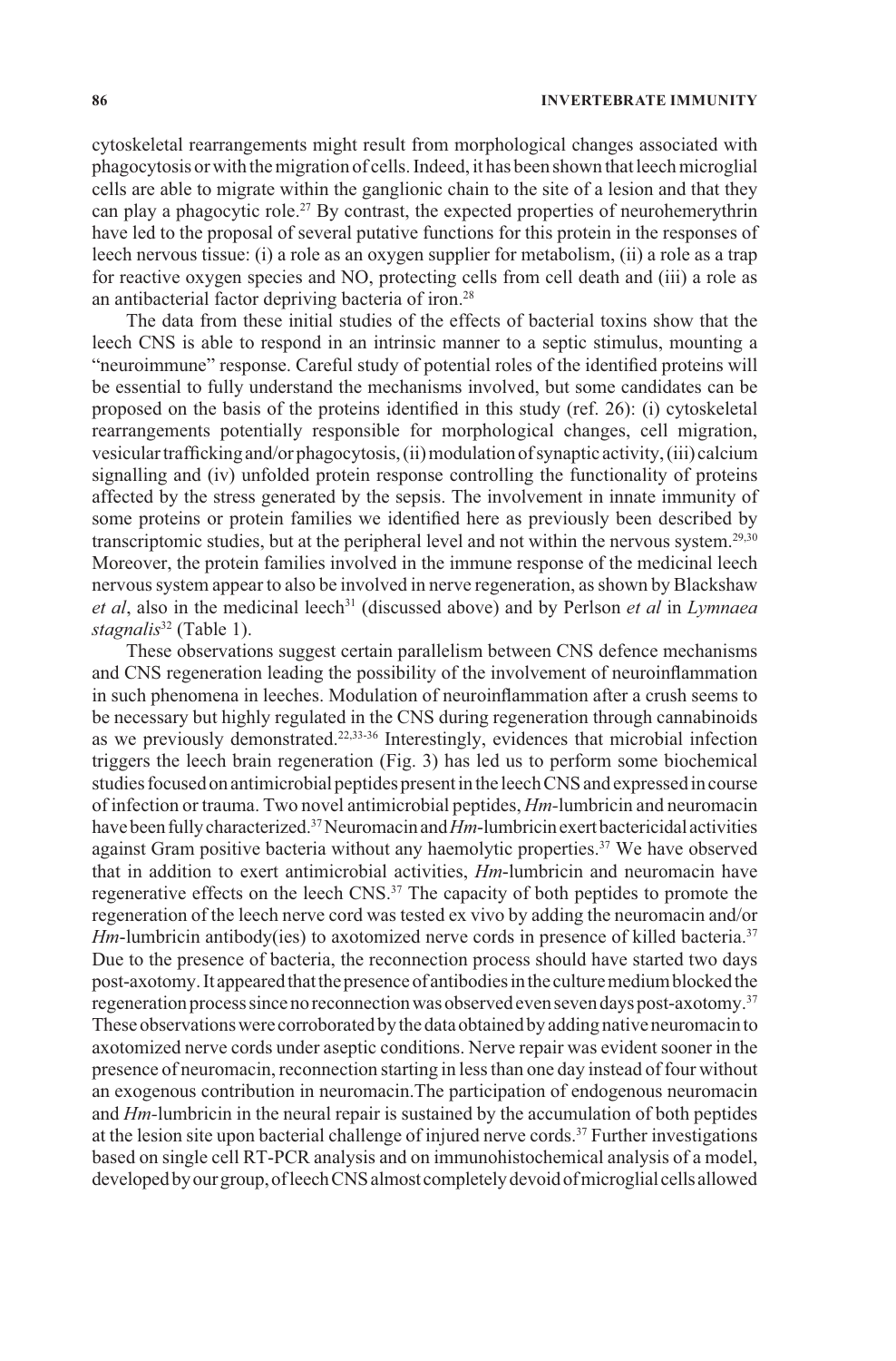|                          | Immunity                                 | Leech CNS                                                                 | Leech<br>Periphery                              | Insect<br>Periphery                                       |  |  |  |
|--------------------------|------------------------------------------|---------------------------------------------------------------------------|-------------------------------------------------|-----------------------------------------------------------|--|--|--|
| Cytosk.                  | Microfilaments<br><b>IF</b>              | Tropomyosin<br>gliarin                                                    | Tropomyosin-2<br>Actin-2                        | Myosin II reg.<br>light-chain<br>Actin 5C                 |  |  |  |
| Calcium                  | Calcium sensor                           | NCS-2/Neurocalcin                                                         |                                                 | Calmodulin,<br>sarc. CaBP1                                |  |  |  |
| Metabolism               | $AA/nt$ me-<br>tabolism Energy<br>Others | AA dehydrogenase<br>ATP synthase<br>$\beta$ subunit Acetyl<br>transferase | Aldehyde<br>dehydr.                             | Aldehyde<br>dehydr.<br>ATP synth.<br>$\beta$ subunit      |  |  |  |
| Hsp and<br>chaperones    | Cyclophilin/PPI<br><b>PDI</b>            | Cyclophilin PDI                                                           | PPI                                             | FK506-BP-PPI,<br>Cyclophylin<br>PDI (ERp60),<br>CaBP1-PDI |  |  |  |
| Metal-<br>oxidation      | Resp. molecule<br>Others                 | Neurohemerythrin                                                          |                                                 | Hemocyanin<br>Thioredox.,<br>Transf., ferritin            |  |  |  |
|                          | Regeneration                             | Leech CNS                                                                 | <b>Mollusc CNS</b>                              |                                                           |  |  |  |
| Cytosk.                  | Microfilaments<br>ΙF<br>Microtubules     | Protein 4.1<br>Synapsin<br>$\alpha$ - and $\beta$ -tubulin                | Tropomyosin<br>Intermediate filament<br>Tubulin |                                                           |  |  |  |
| Calcium                  | Calcium sensor<br>Others                 | Calmodulin-like                                                           | Calmodulin, Calbindin<br>Calpain                |                                                           |  |  |  |
| Metabolism               | $AA/nt$ metabo-<br>lism Energy           | ATPase inhibitor                                                          | Glutamine Synthase<br><b>ATP</b> Synthase       |                                                           |  |  |  |
| Hsp<br>and<br>chaperones | Cyclophilin/PPI<br><b>PDI</b><br>Others  | Hsp90                                                                     | Cyclophilin<br><b>PDI</b><br>Hsp60, 14-3-3      |                                                           |  |  |  |
| Metal-<br>oxidation      | Resp. molecule<br>Others                 | Myohemerythrin<br>COX I                                                   | Peroxiredoxin, Ferritin                         |                                                           |  |  |  |

**Table 1.** Similarities between proteins involved in innate immunity within invertebrates and those involved in central nervous system regeneration within Lophotrochozoaria, all identified by proteomic or transcriptomic approaches

AA, aminoacyl; ATP synth., ATP synthase; calcin., calcineurin; CNS, central nervous system; COX I, Cyclooxygenase I; Cycloph., cyclophilin; dehydr., dehydrogenase; IF, intermediate filaments; nt, neurotransmitters; phosph., phosphatase; PK, protein kinase; PPI, peptidyl-prolyl cis-trans isomerase; sarc., sarcoplasmic; reg, regulatory; resp. molecule, respiratory molecule; Transf, transferring.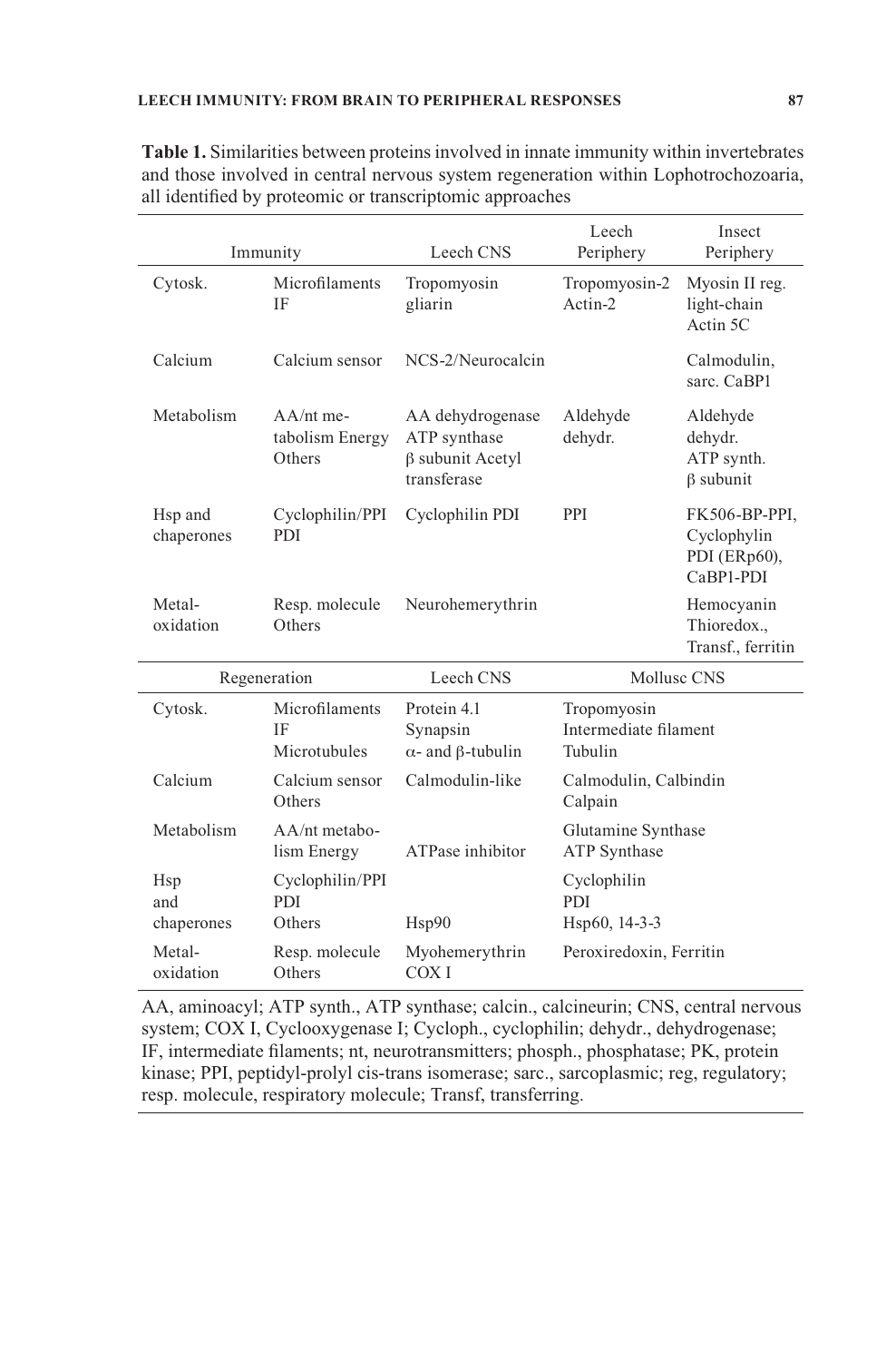

**Figure 3.** Effects on nerve regeneration of exposure of excised leech CNS to live or heat-killed bacteria (A) Diagram of the leech CNS in culture preparation. Neuron cell bodies (N) within ganglia (Gg) project axons into connectives (co) towards adjacent ganglia. V indicates the location of the cut of one of the two connectives linking two segmental ganglia. Microglial cells, evenly distributed in the nerve cord, are represented by dots. The nervous system is protected by a fibrous capsule (Ca). B-D) Sequential micrographs, taken 24 hr apart, from one (J1) to eight days (J8) post-axotomy, documenting the regeneration of the severed connective nerve. B) Preparation in sterile culture medium, (C) incubated with live bacteria and (D) incubated with killed bacteria.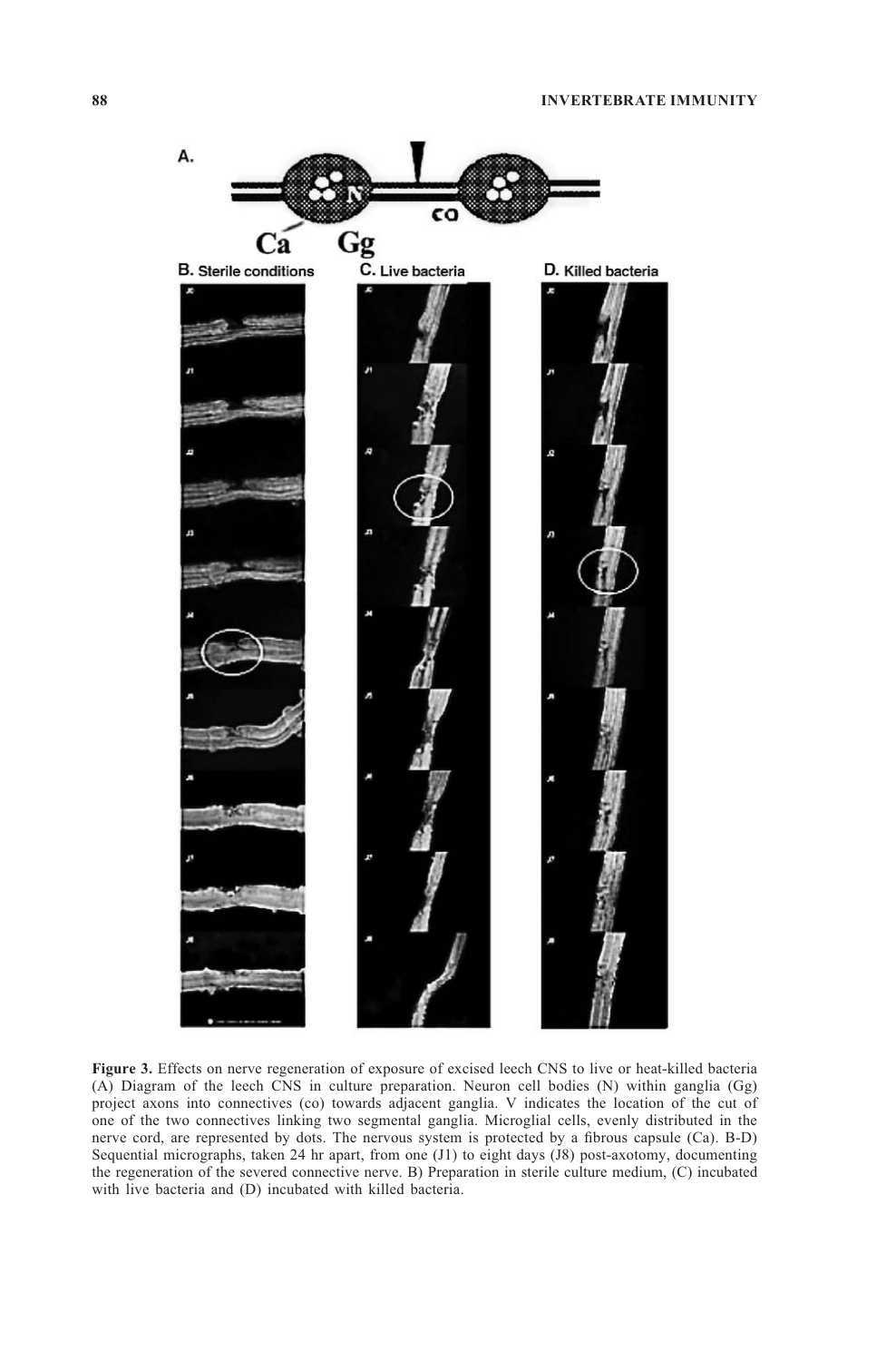

**Figure 4.** Effects on the recruitment of microglial cells of exposure of injured leech CNS to Muramyl DiPeptide (MDP). A) without addition of MDP to the medium culture, an accumulation of microglial cells is observed by nuclear staining at the injured site of both lesioned lateral (B) and interganglionary connective (C). (A', B', C')This cell accumulation is not visible anymore post treatment with MDP.

us to conclude that the presence of both *Hm*-lumbricin and neuromacin at the axotomized site implicates peptide production by neurons and by the microglial cells recruited at the lesion site.37 However silencing studies have not allowed connecting such antimicrobial peptides with *Hm*TLR1 receptor. Moreover, although bacteria cocktail enhance leech brain regeneration, Muramyl DiPeptide (MDP) blocks microglia migration (Fig. 4) which is line with the data obtained on macrophages migration, also inhibited by MDP.<sup>38,39</sup>

Taken together, these data confirm the immune role of the leech microglia and the presence of specific sensing receptor in these cells. The next step is the characterization of these receptors and effectors contained in leech brain. For this purpose, we started by *in silico* analyses through medicinal leech adult EST obtained by a consortium between Professsor E. Macagno, Professor Terry Gaasterland and Professor Michel Salzet. 91,233 transcripts were obtained from Genoscope (France) and JGI (USA) before annotated and 31,232 sequences were obtained.8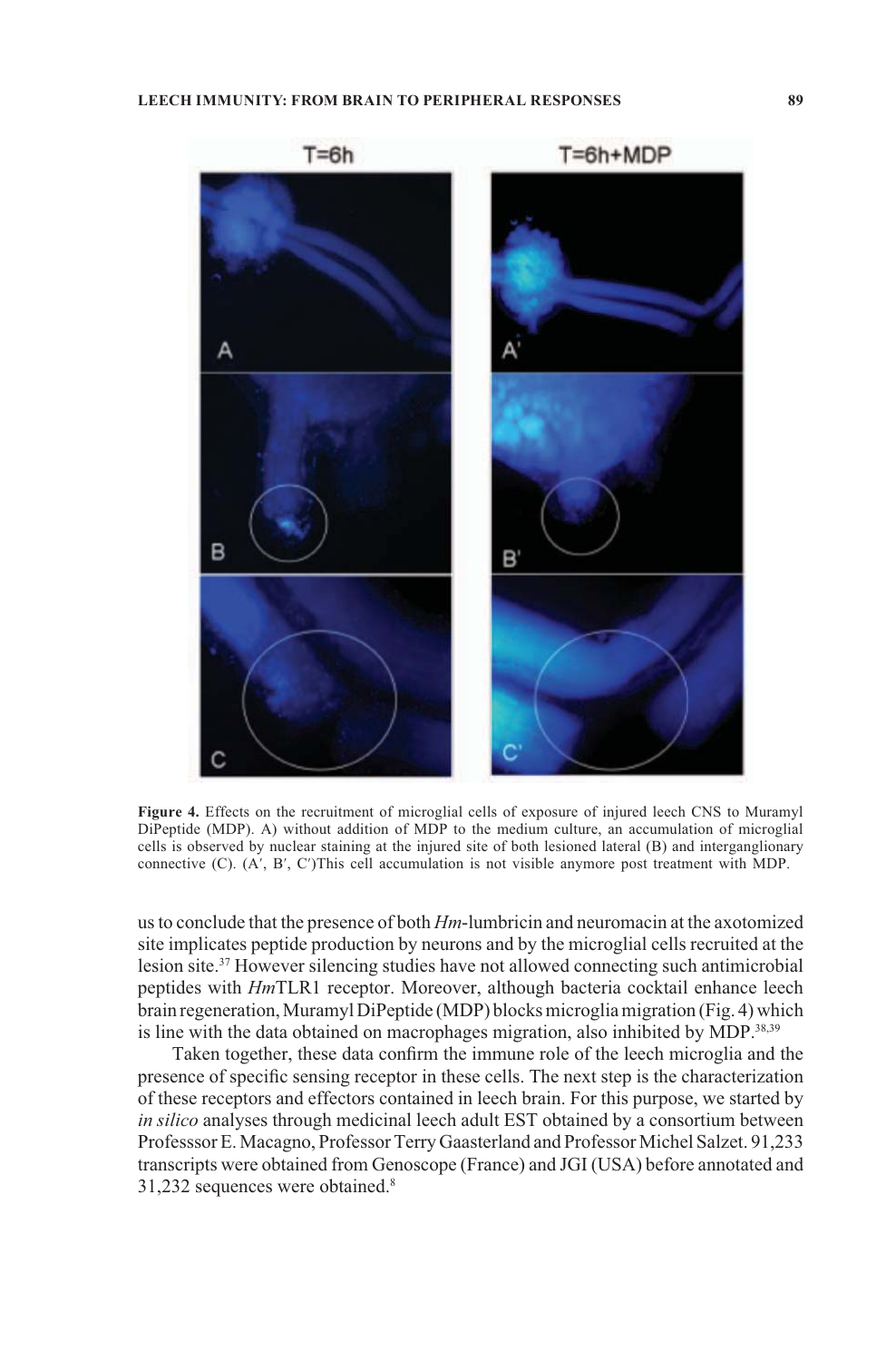#### **Leech Brain Immune Receptors and Effectors**

#### *Medicinal Leech Toll-Like Receptors (HmTLRs)*

Five medicinal leech Toll-like receptors (TLRs) have been detected, one has already been fully characterized and data from the other ones are due soon. The first *Hm*TLR characterized is presented in Figure 5.40 TLRs in general, share similarities in their extracellular Leucine Rich Repeat (LRR) and their intracellular Toll/IL-1 Receptor (TIR) domains. The TIR domain plays a central role in TLR signaling. All TLRs contain a cytoplasmic TIR domain, which, upon activation, acts as a scaffold to recruit adaptor proteins. It is well established that the differential recruitment of adaptors to TLRs provides a significant amount of specificity



**Figure 5.** Structure comparison of *Hm*TLR1 and Protostomian and Deurterostomian TLRs.40 SMARTTM sequence analysis of the Nterminal part of *Hm*TLR1 revealed the presence of one LRRNT followed by six LRRs. *Hm*TLR1 presents the originality to exhibit an array of LRRs capped by one LRRNT only. By contrast to most TLRs described in invertebrates and vertebrates species, no LRRCT domains were identified from the analysis of the ectodomain of *Hm*TLR1. Blastp analysis was realized on the entire amino acid sequence of *Hm*TLR1. Data reveal great homologies mainly with TLR13s characterized in vertebrate species such as the mouse *Mus musculus* and the opossum *Monodelphis domestica* and in a lesser extent with TLRs of animals living in freshwater such as the zebra fish *Danio rerio*, the goldfish *Carassius auratus*, the salmon *Salmo salar* or again the rainbow trout *Oncorhynchus mykiss*. No homology with molecules identified in other lophotrochozoa was noticed. A second step, Blastp analysis of the LRR and the TIR domains of *Hm*TLR1 were performed separately, in order to get information on the function and the signalling pathway associated with this receptor respectively. The LRR domain of  $HmTLR1$  significantly  $(e$ -values  $\lt e$ -12) matches with the sequences of LRRs implicated in (i) pathogen recognition such as the LRR domain of the TLR3 and those of some Variable Lymphocyte Receptors (VLRs) and (ii) with the LRRs of vasorin, decorin and netrin known to participate in tissue remodelling and/or axonal guidance in vertebrates. Thus, both regenerative and immune functions could be attributable to this receptor. Concerning the TIR domain of *Hm*TLR1, Blastp analyses evidence a great percentage of homology with the TLR13.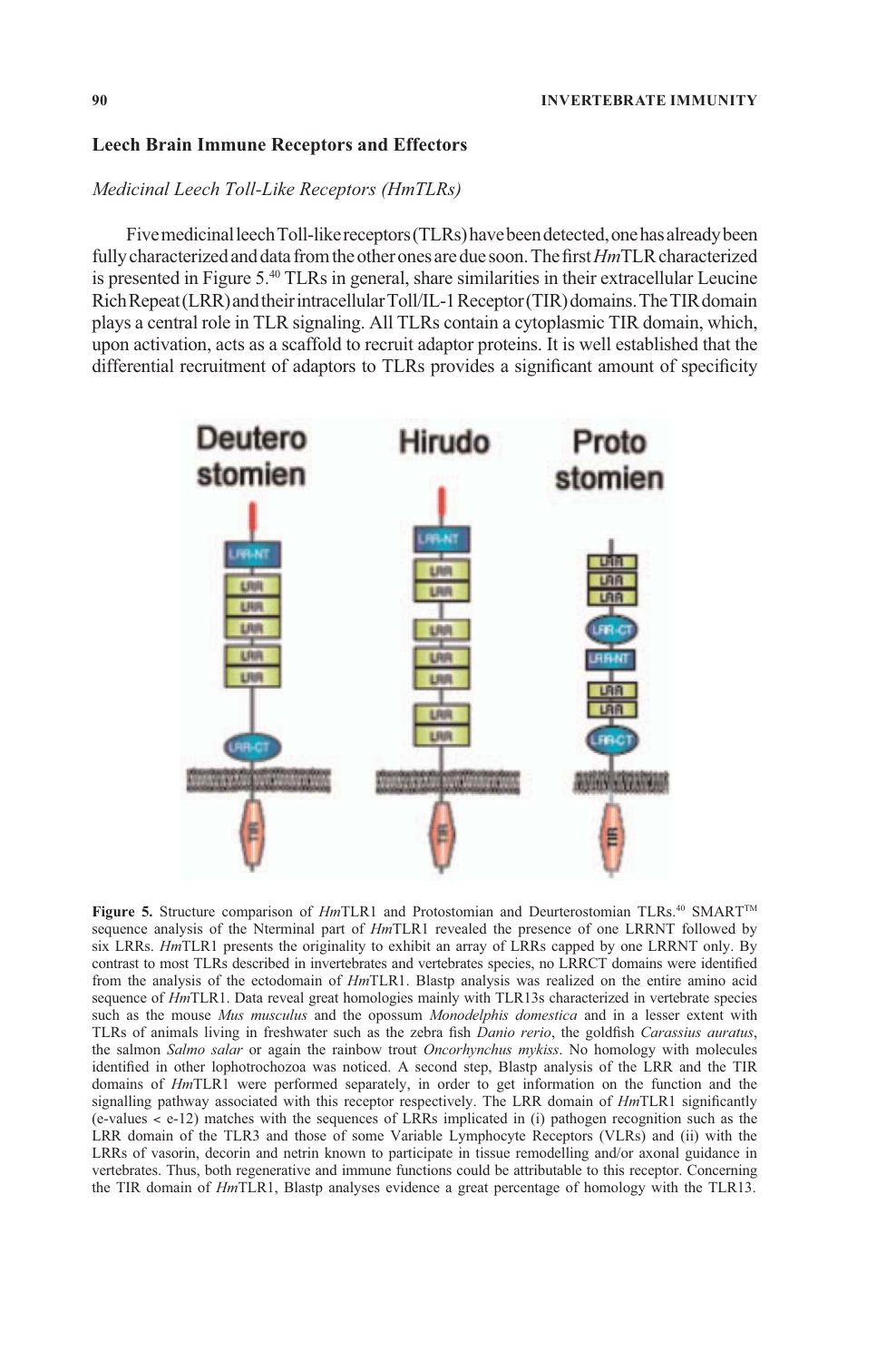#### **LEECH IMMUNITY: FROM BRAIN TO PERIPHERAL RESPONSES 91**

to the TLR-signalling pathways. Among these adapter proteins MyD88 and TRIF are now considered as the signalling ones and hence the TLR pathways can be categorized as MyD88-dependent and TRIF-dependent. The LRR domain is an extracellular domain implicated in the detection of pathogens. Based on the organization of the extracellular LRR array, two types of TLRs have been described. Vertebrate TLRs have an array of LRRs capped by cysteine-rich domains located at the N- and C-terminal LRR domains (LRRNT and LRRCT, respectively). By contrast, most of invertebrate TLRs also contain LRRNT and LRRCT domains, but instead of capping the LRR array, these are located within the array in a tandem orientation. Interestingly, leech *HmTLR*1 presents the originality to exhibit an array of LRRs capped by one LRRNT only sharing sequence similarity with mouse TLR3. Based on EST medicinal leech sequence and Helobdella genome, four other HmTLR has been detected and their complete characterization is now in progress.

We recently demonstrate that *Hm*TLR1<sup>40</sup> is localized in both neurons and microglia and expressed upon septic trauma (Fig. 6). *Hm*TLR1 is co-expressed with a cytokine



**Figure 6.** Co-appearance of *Hm*p43*/*EMAPII (Green) and *HmTLR*1 (Red) in the injured CNS incubated or not for 6 h with killed bacteria. Double staining of injured nerve cords was performed at  $t = 0$  and t  $= 6$  h post-axotomy using the fluorescent nuclear dye Hoechst 33258 (C, F and I) with both the anti-p43/ EMAPII (A, D and G) and the anti-*HmTLR*1 (B, E and H) polyclonal Ab. Immunodetection was performed using green-labelled anti-EMAPII and red labeled anti-*HmTLR*1 secondary Ab. The results demonstrate an accumulation of *Hm*-EMAPII (G, g) and *HmTLR*1 (H, h) at the lesion site 6 h after axotomy in the presence of bacteria from reference 40. A color version of this figure is available at www.landesbioscience.com/curie.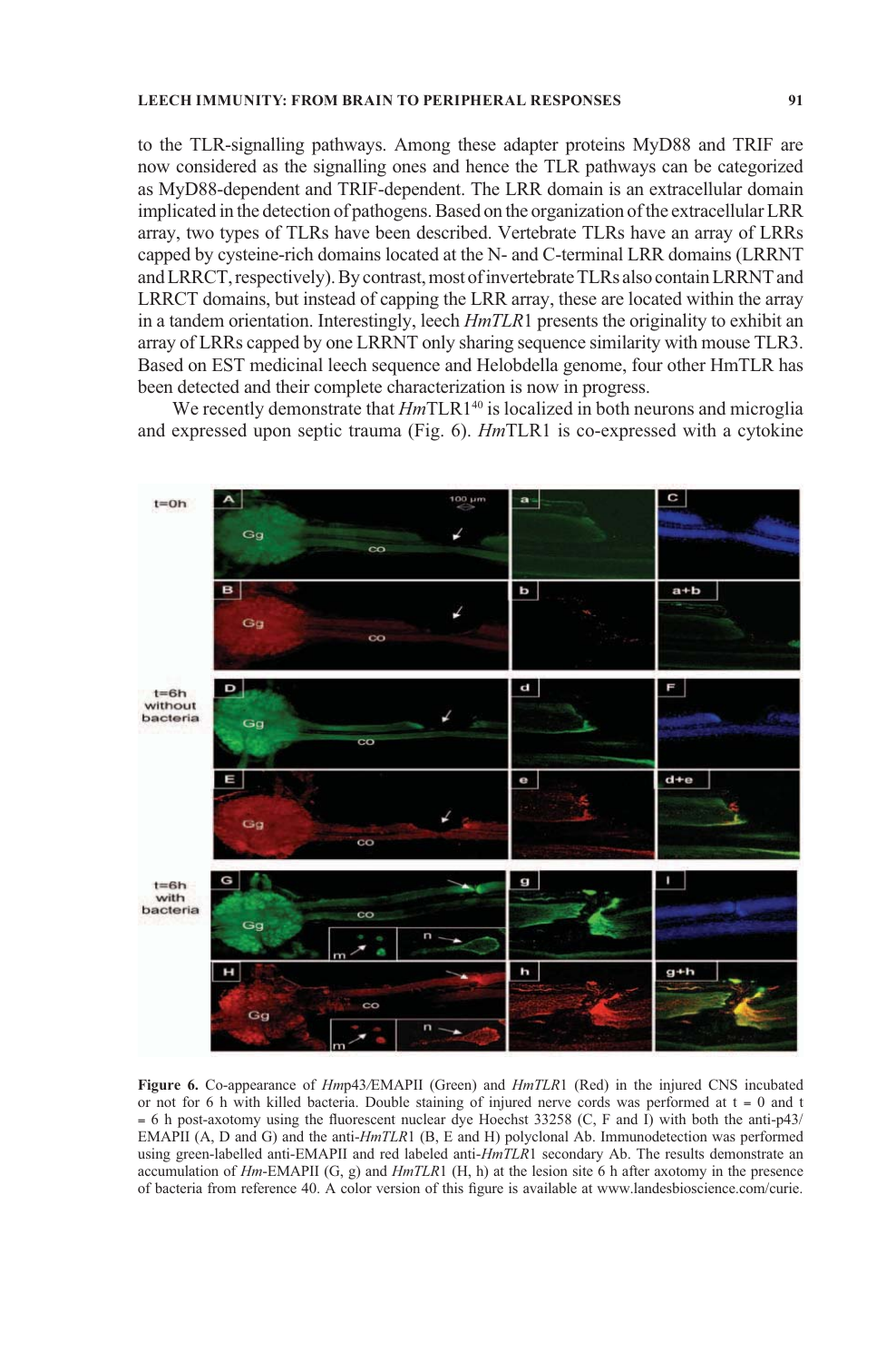related to the Endothelial Monocyte Activating Polypeptide (*Hm*EMAPII) sharing chemoattractive activity (Fig. 6). The complete intracellular trafficking upon pathogen challenges has to be undertaken to confirm the functionnal similarity between  $HmTLR1$ and mammalian TLR3.

#### *Hm***TLR1 and the Leech Cytokine (EMAPII)**

Functional studies using silencing studies have not allowed connecting such antimicrobial peptides with *Hm*TLR1 receptor. By contrast, a cytokine sharing microglia chemoattactant activity recently characterized by our group in the medecinal leech e.g.*, HmEMAPII*,<sup>40</sup> shown based on RNAi silencing qPCR, western blot experiments (Fig. 7) and biological tests an association to *Hm*TLR1.40 *Hm*EMAPII is processed from *Hm*p43 like mammals EMAP II. We hypothesized that *Hm*EMAPII could exert a chemoattractant effect on microglial cells as mammalian EMAPII does on monocytes. The chemoattractive effect of *Hm*EMAPII is blocked when an antihuman EMAPII antibody underscoring for the first time the ability of EMAPII to exert chemotactic effect toward microglial cells through CXCR3.40 Leech CXCR3-related receptor cloning is on the way. These data points out that *Hm*TLR1 is linked to leech EMAPII and gives for the first time an immune function to a TLR in a nonecdysozoan model *i.e.,*in an invertebrate model different from *Caenorhabditis elegans* and *Drosophila melanogaster*.

All together, these data reflect that the medicinal leech express  $HmTLR$  related to mammalian TLR. The first receptor characterized showed an intracellular localization and *Hm*TLR1 is linked to the cytokine related to EMAPII which exerts chemottractive effect after brain trauma or upon pathogen challenge. All these data confirm for the first time the presence of a complete TLR-signalling-Cytokine pathway implicated in immune response in medicinal leech nervous system. Such complex is also present in mammals reflecting again a co-evolution between the medicinal leech and its host mammals. It has also to be noted that such mechanism conservation is in line with a common origin of nervous system centralization between annelids and vertebrates as shown in the polychaete, *Platylnereis dumeriliis*. 41-43 Thus, the data presented above indicate that major players in innate immune response like danger sensing receptors coupling to cytokines or antimicrobial peptides and microglia are present in leech and strongly resemble that in vertebrates.

## **THEROMYZON TESSULATUM AS A MODEL FOR STUDYING THE PERIPHERAL IMMUNE RESPONSE**

*T. tessulatum* is an ectoparasite of aquatic birds. Its life cycle was arbitrarily subdivided in stages (these are not larval stages) defined by taking, as indicators, the three blood meals. The third stage which corresponds to the gametogenesis phase is characterized by an important water uptake making the collection of the body fluid easy (Fig. 8). For this reason, *T. tessulatum* constitutes a convenient model for studying the antimicrobial response which takes place at the systemic level in coelomic fluid.<sup>44</sup> As a comparison, the medicinal leech has a parenchymatous body, coelomic cavities are reduced and the botryoidally tissue is immersed in a connective tissue. This makes the collection of the body fluid impossible. The antimicrobial response of *T. tessulatum* was investigated at the molecular level by focusing on the antimicrobial peptides (AMPs) released in the coelomic fluid and at the cellular level by determining the immune functions of the coelomocytes.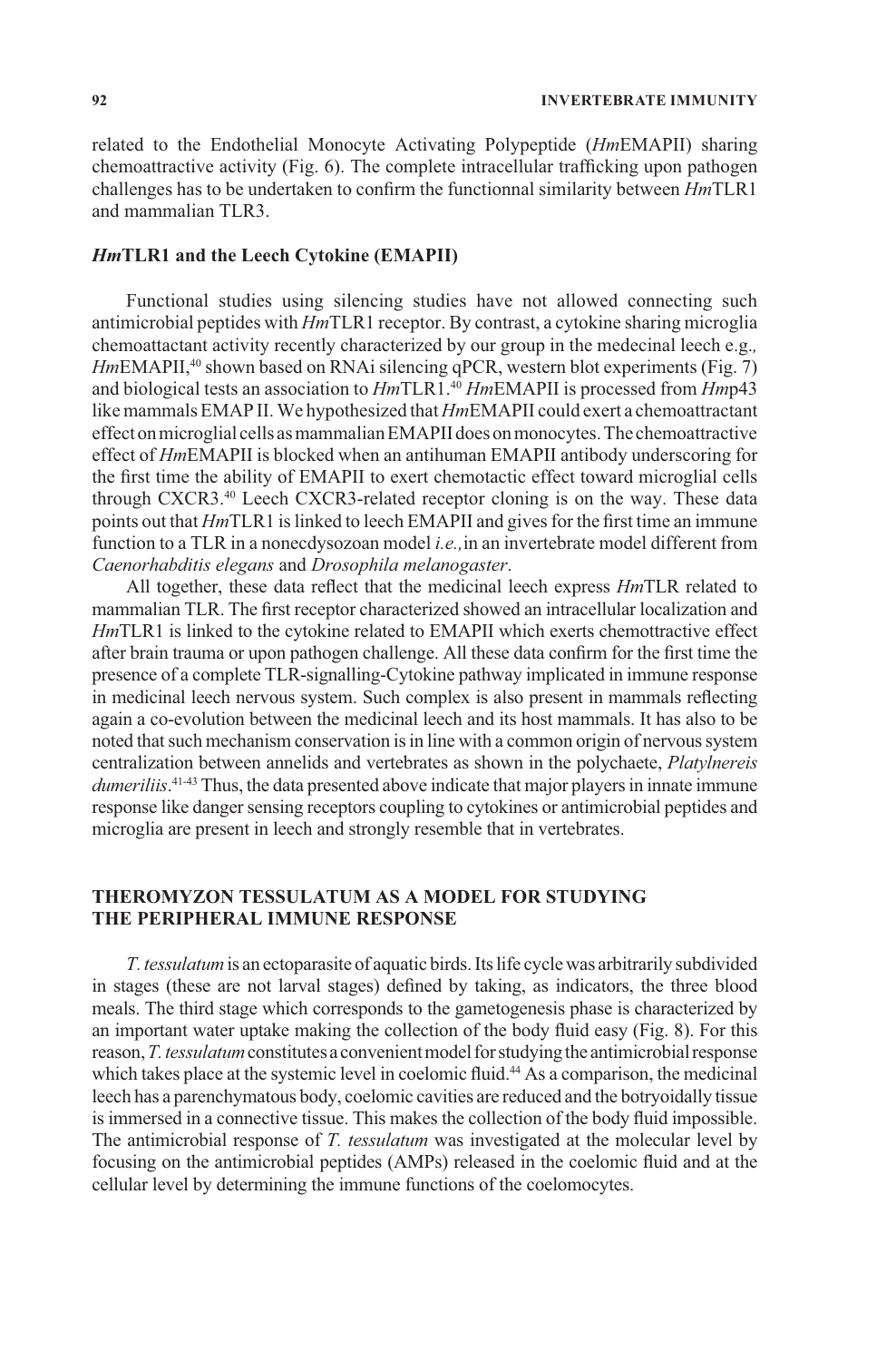

Figure 7. Impact of the *Hm*TLR1 gene silencing on induction of the HmP43/EMAPII gene in the leech CNS incubated with bacteria. A) The efficiency of the knock-down was quantified by measuring the level of *HmTLR*1 expression in nerve cords incubated with or without dsRNA. Data are expressed as relative levels comparatively to the basal level of expression measured in nerve cords processed immediately after sampling (0 h). *HmTLR*1 expression was quantified after 6 h of culture without bacteria (6 h) or with a mix of heat-killed Gram+ and Gram- bacteria (6 h + bact), revealing an induction of *HmTLR*1 gene under septic conditions. The bacterial induction of *HmTLR*1 is significantly reduced when the CNS is incubated for 4 days with *HmTLR*1-dsRNA (B) Western blot analyses of *HmTLR*1 protein level in the same conditions as for Figure 1. Best protein extinction is observed at 4 days (4d) of incubation with specific dsRNA confirming the efficiency of the knock down and the specificity of the anti *HmTLR*1 antibody. d, day (C) *HmTLR*1 gene silencing abolished the bacterial gene induction of *Hm*EMAPII observed in the control (without dsRNA *HmTLR*1), indicating a role of the *HmTLR*1 in the gene regulation of this cytokine in the leech CNS under septic conditions.<sup>40</sup>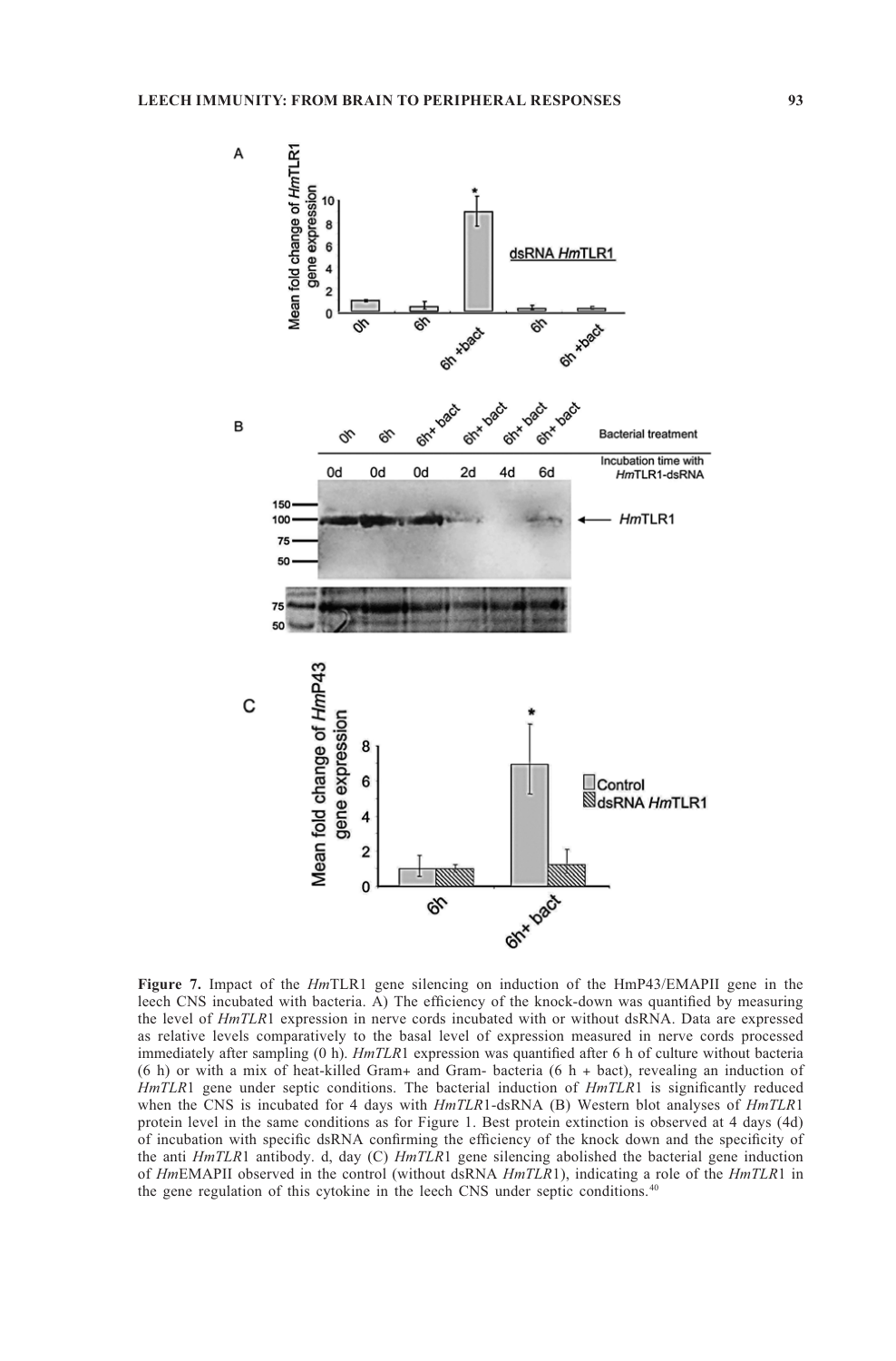

**Figure 8.** Life cycle of *Theromyzon tessulatum* from reference 61.

#### **AMPs of** *T. tessulatum*

Three antimicrobial peptides (AMPs) were isolated and fully characterized from *T. tessulatum*. These are theromacin, a cysteine rich AMP exhibiting bactericidal activities, theromyzin an anionic peptide with bacteriostatic properties<sup>44</sup> and peptide B an anionic peptide matured from a neuropeptide precursor, proenkephalin A (PEA).45 They all present an activity directed against Gram positive bacteria. Recently, a cDNA encoding a peptide presenting high percentage homologies with lumbricin-1, an AMP firstly characterized from the earthworm *Lumbricus rubellus* was cloned in *T. tessulatum* (Fig. 9).

Theromacin belongs to the cysteine rich AMP family. In invertebrates, most of them share the disulfide array of the insect/arthropod defensin.<sup>46</sup> In addition to having ten cysteine residues instead of six, theromacin does not harbor this consensus sequence. Theromacin by contrast with neuromacin (see before) has never been evidenced in other lophotrochozoan models or in ecdysozoan and thus seems to be restricted to leeches.

Lumbricin is a linear peptide without any posttranslational modifications. As the majority of AMPs described in the literature, theromacin and lumbricin possess a global positive charge presumably allowing their interaction with the negatively charged bacterial membrane (Fig. 10).

Theromyzin and peptide B, in contrast to theromacin and lumbricin, are anionic molecules. The mode of action of anionic AMPs is still unknown even if several hypotheses have been advanced. In vertebrates, AMPs with anionic properties were evidenced in the human and the sheep lung<sup>47</sup> AMPs are anionic because of homopolymeric regions of aspartate and require zinc as a cofactor for bactericidal activity.<sup>48</sup> Histatins, a family of histidin rich AMPs found in human saliva, also need the presence of zinc ions for bactericidal activities. Circular dichroism studies showed that the antimicrobial activities of histatin-5 require a conformational change that results from the interaction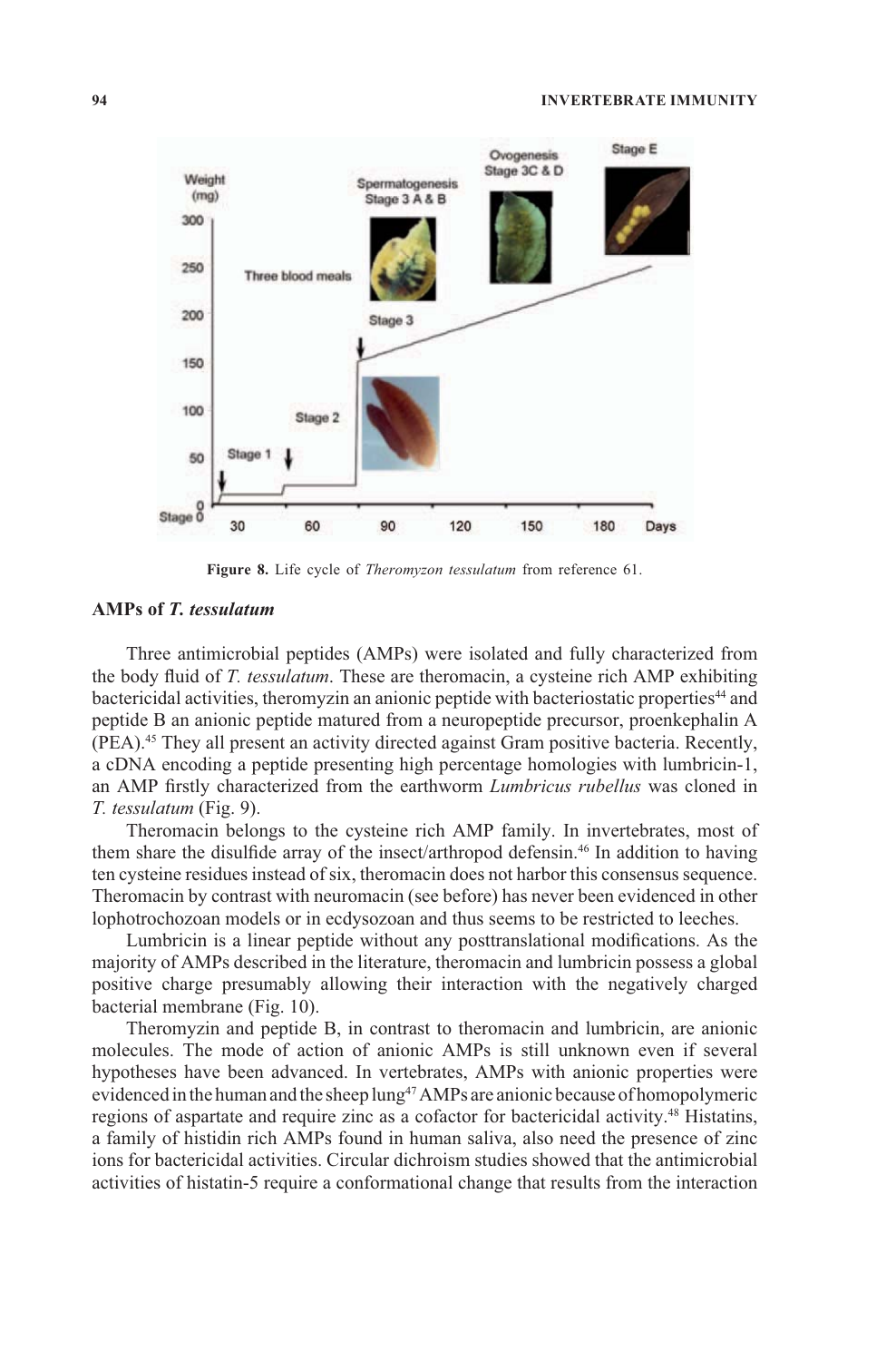|           |                                                              |  |         |  |     |  |  | M F S K Y E E G K R T K E V T V                                                                                                 |  |  |  |  |            |   |   |         |    | -8   |
|-----------|--------------------------------------------------------------|--|---------|--|-----|--|--|---------------------------------------------------------------------------------------------------------------------------------|--|--|--|--|------------|---|---|---------|----|------|
|           | atggttcacaggccctcagttcatttcgccccccgagaggatcaaacccaacaaaattct |  |         |  |     |  |  |                                                                                                                                 |  |  |  |  |            |   |   |         |    |      |
|           |                                                              |  |         |  |     |  |  | M V H R P S V H F A P R E D                                                                                                     |  |  |  |  | $^{\circ}$ | т | 0 | $\circ$ | 'N | - 18 |
|           | ccagtggggatgggggggggcatgcccatttacgccacgtcgggggctgcagccgagtaa |  |         |  |     |  |  |                                                                                                                                 |  |  |  |  |            |   |   |         |    |      |
|           |                                                              |  | P V G M |  | - 6 |  |  | RGMPIYATSGAAAE                                                                                                                  |  |  |  |  |            |   |   |         |    |      |
|           |                                                              |  |         |  |     |  |  |                                                                                                                                 |  |  |  |  |            |   |   |         |    |      |
|           |                                                              |  |         |  |     |  |  |                                                                                                                                 |  |  |  |  |            |   |   |         |    |      |
|           |                                                              |  |         |  |     |  |  |                                                                                                                                 |  |  |  |  |            |   |   |         |    |      |
| в         |                                                              |  |         |  |     |  |  |                                                                                                                                 |  |  |  |  |            |   |   |         |    |      |
|           |                                                              |  |         |  |     |  |  |                                                                                                                                 |  |  |  |  |            |   |   |         |    |      |
| lumb H.m. |                                                              |  |         |  |     |  |  |                                                                                                                                 |  |  |  |  |            |   |   |         |    |      |
| lumb L.r. |                                                              |  |         |  |     |  |  | MESKYERQKDKRSYGER-FSMFTGFQFISFP--ERIKFNKILQWDGEGMFIYATSGAAE 55<br>FSKYEROKDKRFYSER-KNOYTGFOFIYFP--ERIPFOKYIKWNEEGLFIYEIFGAAE 55 |  |  |  |  |            |   |   |         |    |      |

**Figure 9.** A) Nucleotide sequence of *Theromyzon tessulatum* lumbricin cDNA. The deduced amino acid sequence of the open reading frame is presented under the nucleotide sequence. B) Alignment of the *Tt* lumbricin (Lum T.t.) with the lumbricins characterized from the earthworm *Lumbricus rubellus* (Lum L.r.) and from the medicinal leech *Hirudo medicinalis* (Lum H.m.).

of the peptide with both zinc ions and negatively charged membranes.<sup>49</sup> The abundance of histidine residues at the N-terminal part of theromyzin could argue in favor of some common structures between the leech antibacterial peptide and histatins.

Consequently, it clearly appears that leeches present a relatively large variety of AMPs. It is interesting to remark that at present no defensins have been isolated from leeches and from annelids in general. Defensins which are considered as the most widespread family of invertebrate AMPs have not been found neither in the genomes of the leech



**Figure 10.** AMPs characterized in *T. tessulatum* from the coelomic liquid.<sup>57</sup>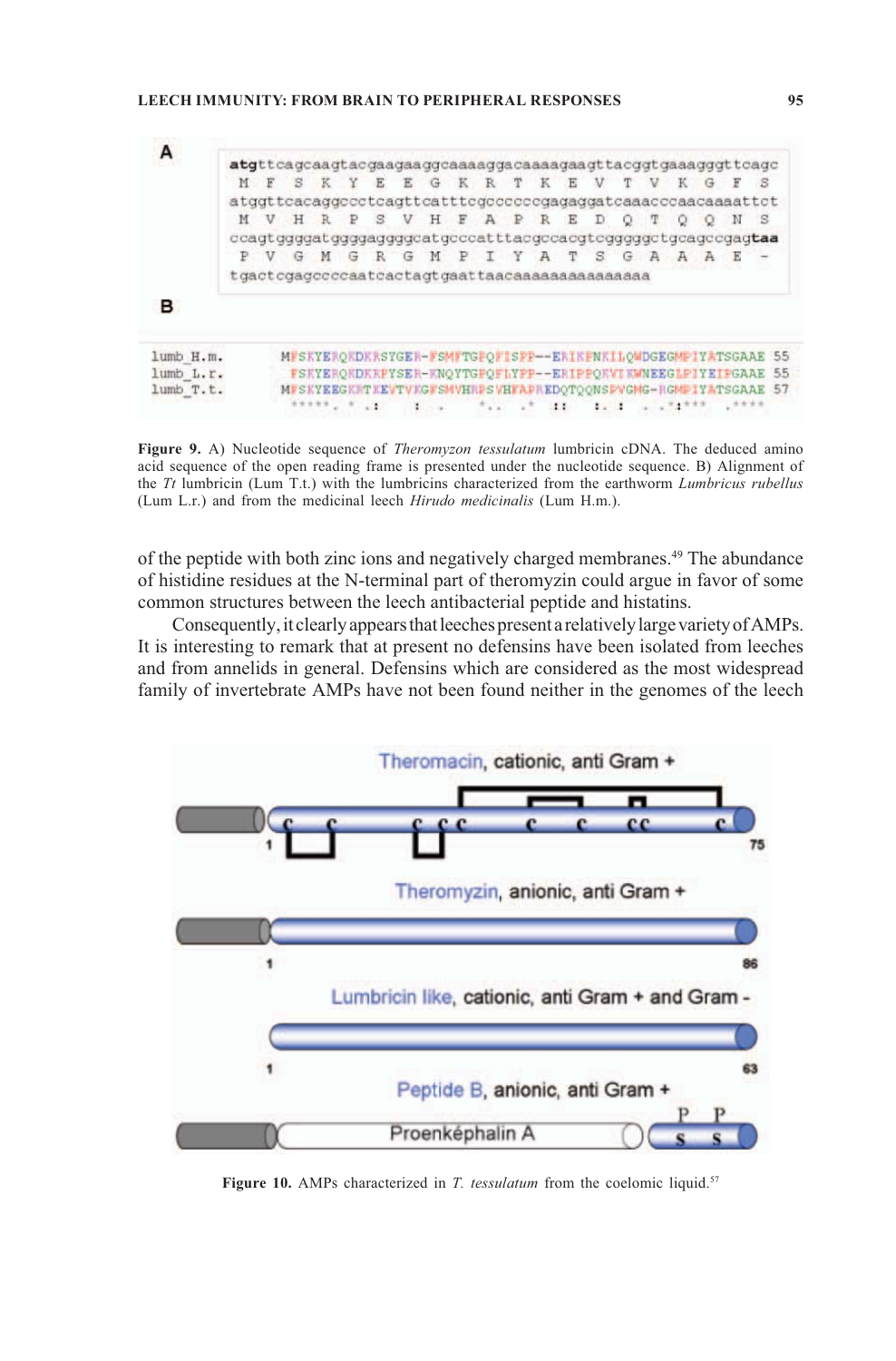*Helobdella robusta* ant the polychaeta *Capitella* nor in the EST libraries of the earthworm *Lumbricus terrestris*, *Eiseinia fetida* and *Hirudo medicinalis*. Reciprocally most AMPs described in annelids have not been found in the genomes of ecdysozoan invertebrate such as *C. elegans* and *Drosophila melanogaster*.

#### **Expression Site and Regulation of the AMPs Synthesis in** *T. tessulatum*

*Theromacin*, *theromyzin* and *Tt lumbricin* genes are preferentially expressed in large fat cells (LFC) evenly distributed in the leech and in contact with the coelomic liquid from which the AMPs were purified. Their transcriptional level is enhanced after bacteria challenge evidencing a regulation of the leech AMPs similar to that of the insect antimicrobial peptides genes. Indeed, in the fruit fly, genes encoding antibiotic peptides are rapidly induced following a septic injury.<sup>50</sup> The similarity between the antibacterial response of the leech and those of holometabol insects is also supported by the functional resemblance between the leech LFC and the insect fat body which possess the common capacity to produce egg-yolk proteins.<sup>51</sup>

Moreover, based on our first investigations, no difference in gene expression was observed after Gram positive or Gram negative injection suggesting that the antibacterial response of *Theromyzon* is aspecific. This nonspecificity has also been assumed in *Drosophila* until the work of Lemaitre *et al* demonstrated that the humoral antimicrobial response of the fruit fly discriminates between various classes of microorganisms and mounts a response that is adapted to the infection.<sup>52</sup> That suggested that in a more natural mode of infection the leech could also adapt its antimicrobial response, what was recently confirmed in our annelid models by using bacteria living in the environment of the leech.<sup>37</sup>

The peptide sequences deduced from the *theromacin* and *theromyzin* genes contain putative signal peptides, indicating that mature peptides correspond to secreted molecules. As for the lumbricin like characterized in the medicinal leech, the *Tt* lumbricin precursor lacks the typical signal peptide. We assume that *Tt* lumbricin as demonstrated in *Hirudo* could be secreted through a nonconventional mechanism already observed but still unexplained for several molecules in mammals also.

Peptide B is not produced by the LFC although it was also isolated from the body fluid of the leech. Its precursor, PEA, was immunodetected into circulating coelomocytes suggesting that peptide B could be released from these cells. In contrast to the other leech AMPs, the production of peptide B seems to be more regulated at the translational level by the enzymes implicated in the PEA processing than at the transcriptional level. Of equal importance is the finding that enkephalin such as methionin enkephalins (ME) and peptide B are simultaneously released from PEA. Invertebrate and vertebrate immunocytes contain delta 2 opioid receptors that appear to mediate activation of these cells. In this regard, ME can be envisioned to activate immunocytes and provide a chemotactic signal to further stimulate cell recruitment.

However, since this process may take many minutes to accomplish, the bactericidal peptide B may cover this activation latency period. In this scenario, peptide B is broken down with time, it could release during this time, the heptapeptide MERF. Since we demonstrated that this peptide was able to interact with delta 2 opioid receptors, MERF could keep the rate of immunocyte activity.<sup>45</sup> This hypothesis is supported by previous studies demonstrating an immune activating role for MERF in human and invertebrate immunocytes. MERF as well as ME was shown to induce rounded invertebrate immunocytes to become mobile and amoeboid as well as to initiate chemotaxis. (Fig. 11).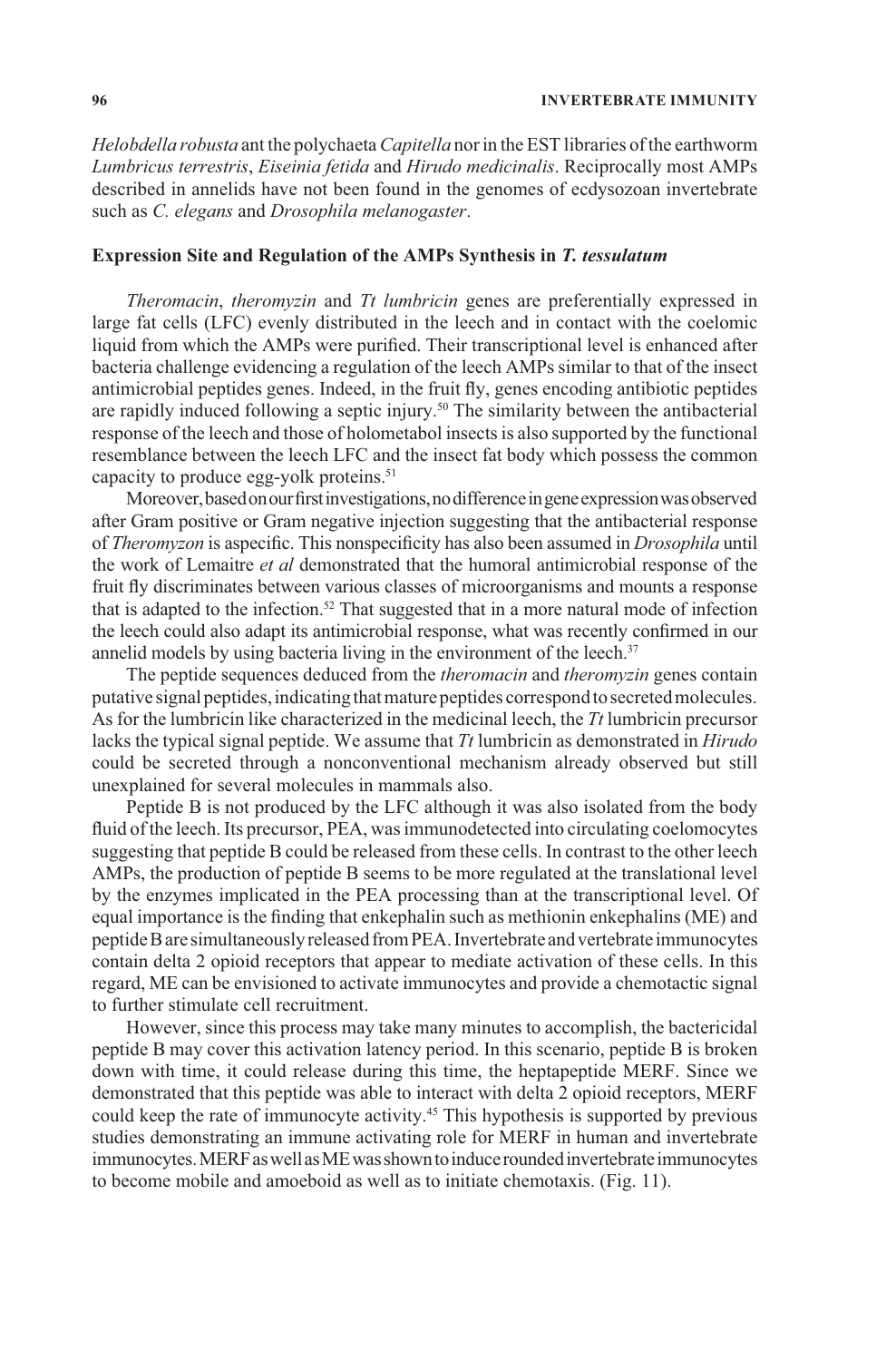

**Figure 11.** Illustration for the involvement of PEA derived peptides in the immune response of *T. tessulatum.* Upon an initial stimulus, i.e., bacterial challenge, smaller bioactive peptides Met enkephalin (ME) and peptide B processed by different enzymes \_PC, NEP, ACE are released into the coelomic fluid of the leech. Peptide B plays its antibacterial role and is cleaved in a second time into Met enkephalin arg phe (MERF) which as ME does, can recruit coelomocytes.

Whatever the mode of regulation is, the accumulation of AMPs into the coelomic fluid after septic injury suggests that these peptides play their antimicrobial activities through a systemic action. Moreover the presence of theromacin and theromyzin in the intestinal epithelial cells and at the epidermis level also evokes participation in epithelial defense and/or in the control of the symbionts. The localization of antibiotic molecules in gastrointestinal tract has also been reported in insects and in vertebrates where they provide a rapid local immune response against exogenous pathogens brought in during feeding.<sup>53</sup> Theromacin, lumbricin and theromyzin were detected in the mucous covering the animal. That reminds the local defensive response reported in frogs in which antibacterial peptides secreted in the mucous prevent bacteria colonization and/ or subsequent infection.<sup>54</sup>

As for lumbricin-1 in *L. rubellus*, physiological events occurring during gametogenesis phase appeared to be inducers of the AMPs gene expression in *T. tessulatum*. These data suggest that several hormonal factors implicated in sexual maturation may participate in the induction of genes encoded AMPs in annelids as described in *Drosophila* by Meister et al.55 Interestingly, leech AMPs were detected in the eggs by mass spectrometry analysis whereas the transcripts were not amplified by RT-PCR (Fig. 12).

These results suggest a vertical transmission of the PAMs which could exert a protective role against bacteria during eggs development. AMPs may accumulate into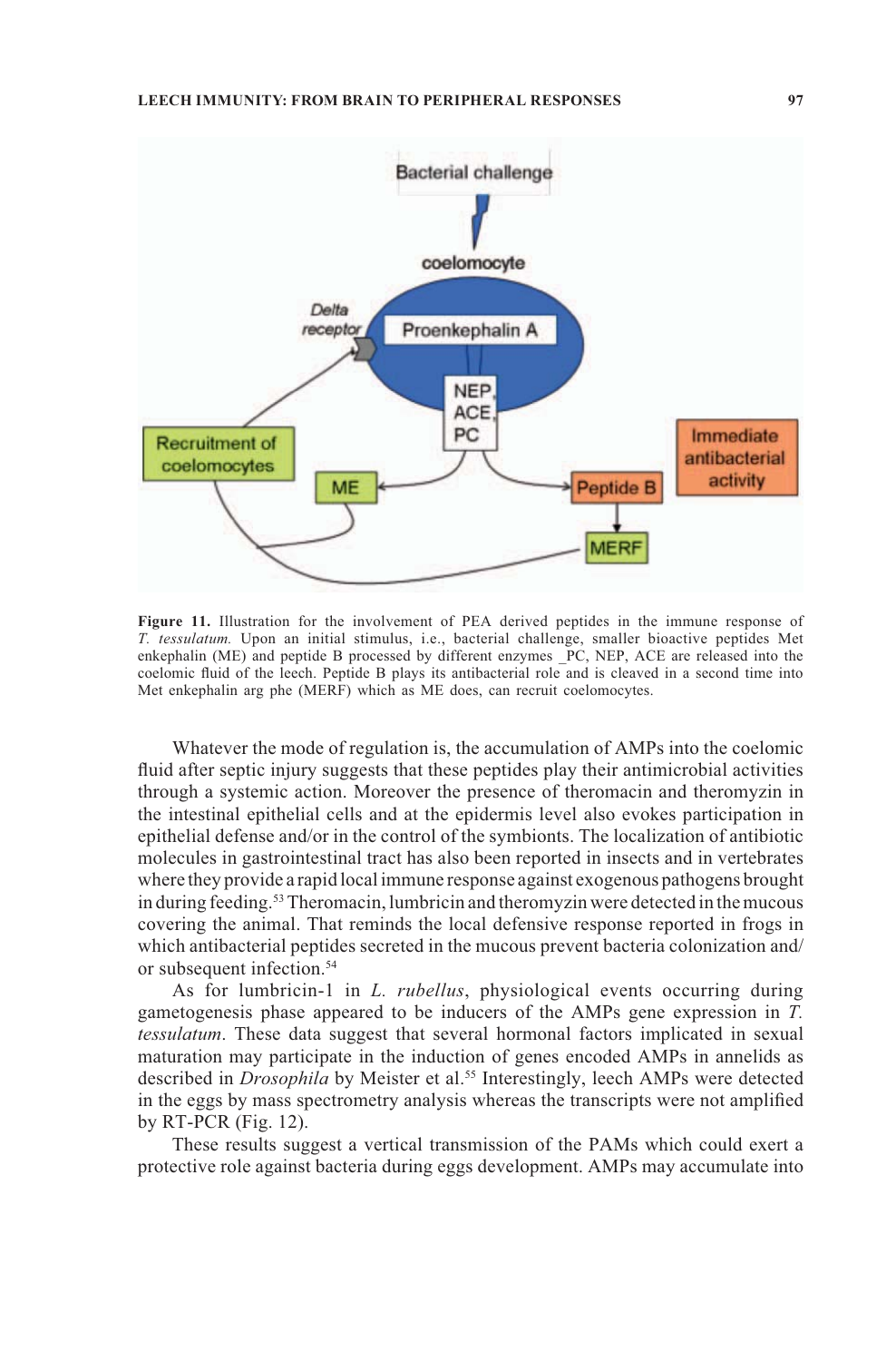

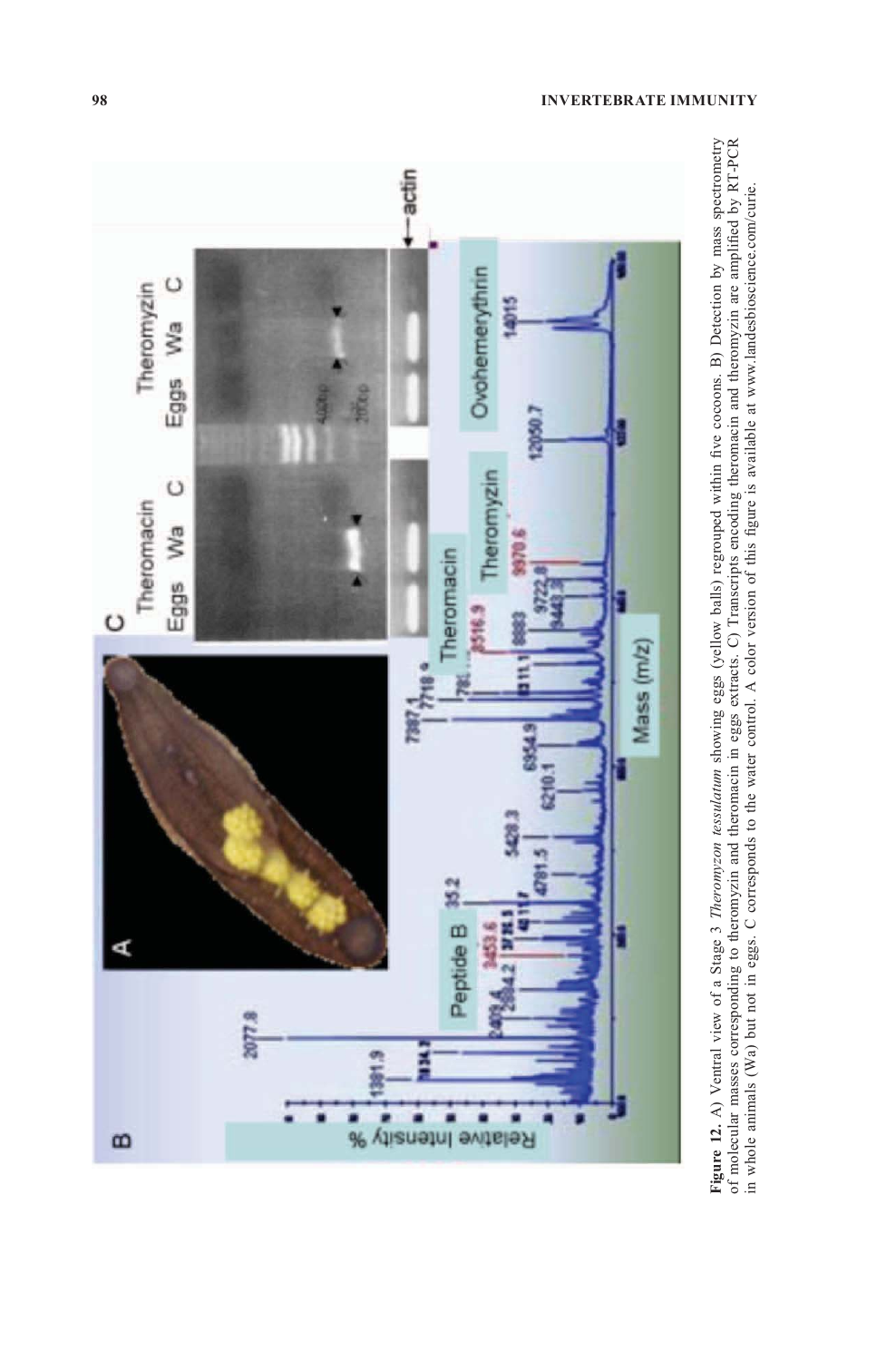| A       | Theromacin                    |                             | Theromyzin              |                 |  |  |  |  |
|---------|-------------------------------|-----------------------------|-------------------------|-----------------|--|--|--|--|
|         | Unchallenged Challenged       |                             | Unchallenged Challenged |                 |  |  |  |  |
| Stage 0 | 0                             | 0                           | 0                       | 0               |  |  |  |  |
| Stage 1 | 0                             |                             | 0                       |                 |  |  |  |  |
| Stage 2 | 0                             |                             | 0                       | +               |  |  |  |  |
| Stage 3 |                               | ++                          |                         | $^{\mathrm{+}}$ |  |  |  |  |
| Β       | Stage 2<br>0<br>24h           | Stage 2/3<br>24h. 48h. 72h. |                         |                 |  |  |  |  |
|         | <b>Bacterial</b><br>challenge | <b>Blood meal</b>           | 18S RNA                 |                 |  |  |  |  |

**Figure 13.** A) Table presenting the detection of transcripts coding for theromacin and theromyzin in leeches pricked or not with a mix of bacteria, at different stages of their life cycle. B) Northern blot showing that the theromacin gene expression is inducible upon bacteria challenge in Stage 2 leeches and after the last blood meal which marks the transition between the Stage 2 and 3.

the eggs by being captured from the body fluid of the mother though a pinocytosis mechanism before laying as described for egg yolks proteins and/or from the mucous covering the eggs after laying. A mass corresponding to ovohemerythrin, an egg yolk protein abundantly presents in the leech body fluid was detected by mass spectrometry analysis of eggs extracts supporting the first hypothesis without excluding the second one since AMPs were also detected in the mucous covering the leech. The study of the gene expression in course of the post-embryonic development demonstrated that *T. tessulatum* starts to synthesize its own AMPs from the Stage 1 of its life cycle and that a bacterial challenge is necessary for observing this synthesis. Indeed, a basal level of transcripts encoding theromacin and theromyzin was detected in unchallenged Stage 3 leeches only. We presume that AMPs are expressed at a basal level in adults for providing an immune protection to the eggs by a vertical transmission of the antibiotic molecules. By contrast, a bacterially inducible response is observable from the Stage 1 to the Stage 3 suggesting that leeches acquire the ability to establish an immune response after their first blood meal (Fig. 13).

Consequently, *T. tessulatum* is an original invertebrate model which has developed two modes of fighting infections by AMPs: (i) storage of antibacterial peptide derived from PEA and release of the peptide into the coelomic fluid after immune challenge (ii) induction after septic injury of gene coding for more classical AMPs, mainly in LFC and rapid release into the body fluid of the antibiotic peptides. Data collected from our group (unpublished) suggest that the same AMPs participate to the systemic antimicrobial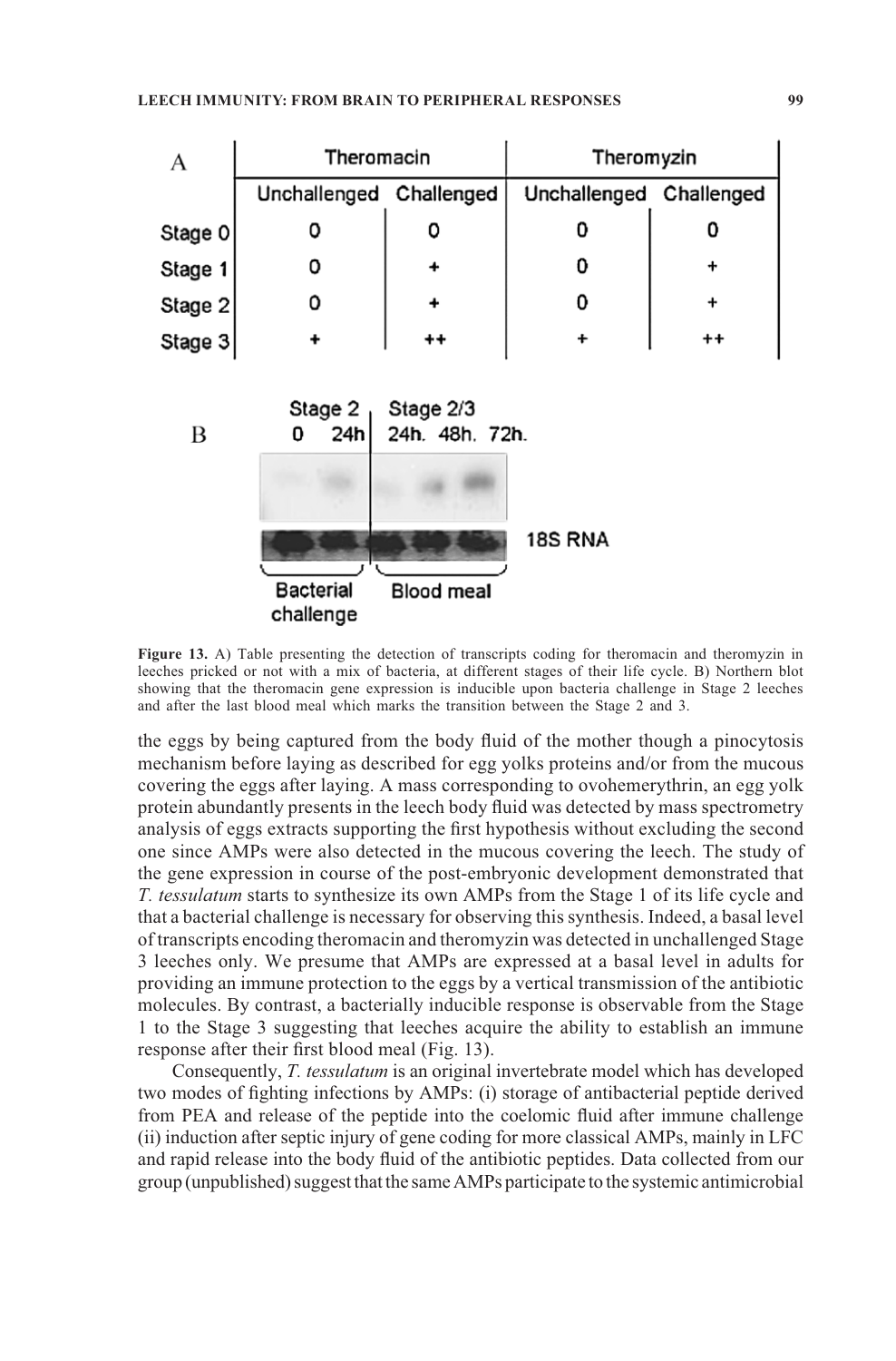response of the medicinal leech, *Hirudo medicinalis*. Interestingly, the PEA processing appeared to be very well conserved in course of evolution since we have demonstrated that the same mechanism is observable during surgery in human patients undergoing cardiopulmonary bypass.<sup>56,45</sup>

#### **The Cellular Immune Response**

Annelids are primitive coelomates known to possess specially developed cellular immunity against microorganisms including phagocytosis, encapsulation and spontaneous cytotoxicity against allogenic or xenogenic cells.<sup>57,58</sup> In leeches, our group has characterized three distinct populations of coelomocytes in *T. tessulatum* (Fig. 14).

These are constituted by chloragocytes, granular amoebocytes and small coelomocytes.30 Leech chloragocytes are the only cells expressing both the *Tt* cathepsin L and the *Tt* cystatin B. Granular amoebocytes present an immunoreactivity to the anti *Tt* cathepsin L antibody (Ab) although the small coelomocytes are not recognized by neither the anti *Tt* cathepsin L Ab nor the anti *Tt* cystatin B Ab. The immune functions



**Figure 14.** Coelomocytes of *T. tessulatum*. A) Large coelomocytes present large electron-dense granules (white arrow) and electron-lucent vesicles (black stars). B) Intermediate size coelomocytes show long cytoplasmic pseudopods (black arrow) and large electron-dense granules (white arrow). C) Small circulating cells are rich in endoplasmic reticulum and small granules. D-E) Animals were injected with FITC-labelled bacteria (killed *M.luteus* or *E. coli*). After 24 hours of incubation, bacteria are still observed near chloragocytes (D, white arrow) but phagocytosed bacteria are observed in granular amoebocytes only (E, white arrow).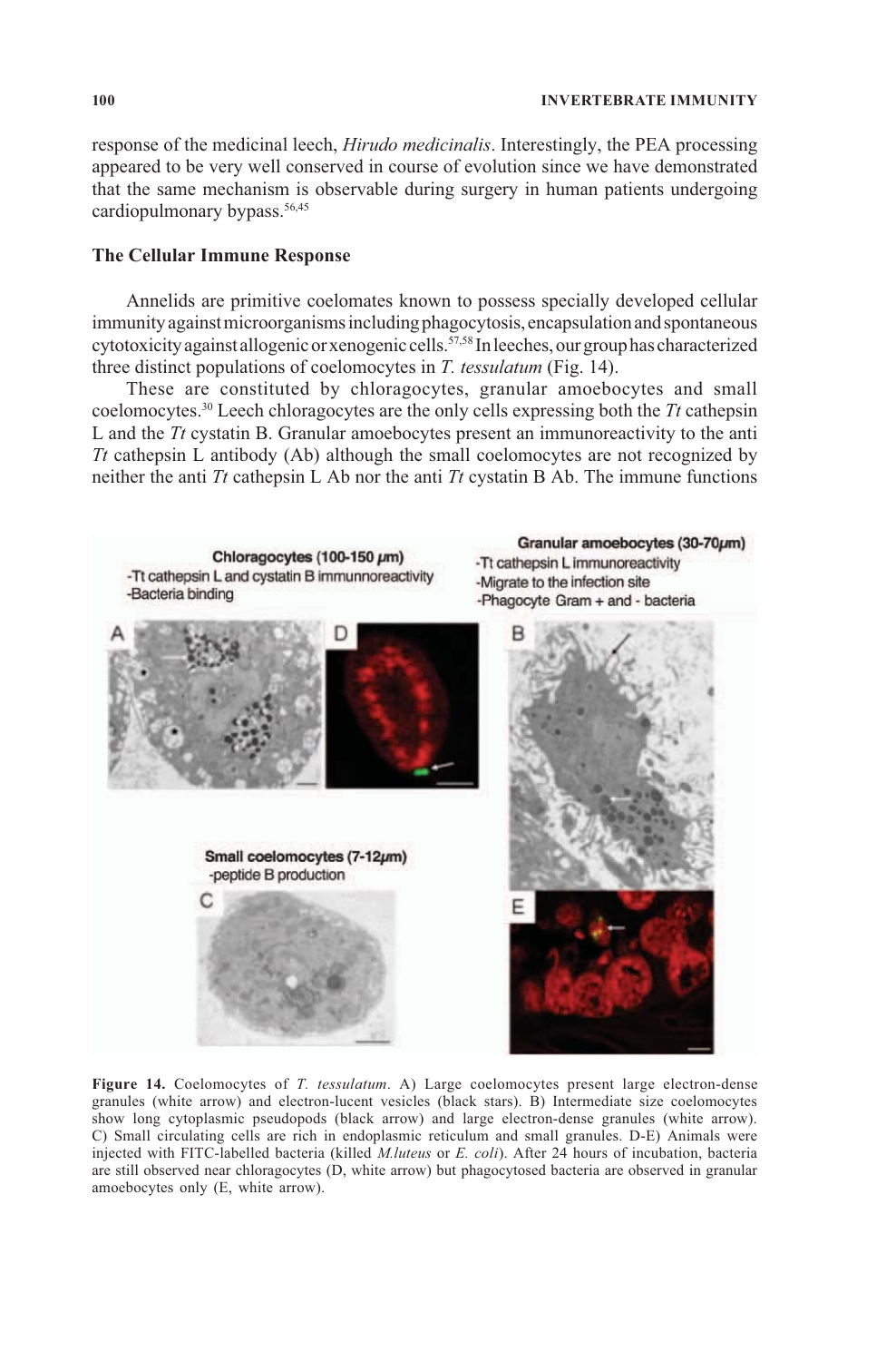were investigated by essentially focusing on the phagocytic activity and the migrating property of these circulating cells. As resumed in the Figure 14, the granular amoebocytes are able to migrate to the injection site of microorganisms and to phagocyte without any apparent distinction both killed Gram positive and Gram negative bacteria. The molecular mechanism of recruitment may imply enkephalin peptides derived from the PEA maturation process, such as ME or MERF. By contrast, leech chloragocytes are not able to phagocyte bacteria. However, while no phagocytosis was detected, confocal microscopy analysis evidenced chloragocytes-bacteria interaction suggesting the presence of recognition molecule expressed at the surface of these cells (Fig. 14D). Leech chloragocytes may also be implicated in encapsulation reactions as described in oligochaeta annelids. The third type represented by the small coelomocytes presents the morphology of invertebrate hyaline cells i.e., a cytoplasm deprived of granules. However the leech cells have been considered not to be hyaline cells due to their incapacity to phagocytose killed bacteria. Interestingly, our group has very recently observed that the use of live bacteria was a prerogative for inducing the phagocytosis process in a population of leech blood cells. Thus, the small coelomocytes should be incubated with live bacteria to determinate whether they could be assimilated to hyaline cells or not.

This heterogeneous population of coelomocytes reminds the population described in other annelids. Numerous studies performed in oligochætes as *Lumbricus sp*. and *Eisenia sp*<sup>59</sup> used optical and electron microscopy. Although monoclonal antibodies were carried out against various invertebrate taxa, the majority of the studies related to insect hæmocytes. De Eguileor *et al* identified three coelomic cell populations, i.e., macrophage-like, NK-like and granular cells, using human monoclonal antibodies in the hirudinea *Glossiphonia complanata*. 58 Engelmann *et al* produced monoclonal antibodies against coelomic cells in *Eisenia fetida* earthworm.60 While anti-EFCC1 antibody (*Eisenia fetida* coelomocyte differentiation cluster) is able to recognize antigenic motifs on various tissues, three other antibodies named anti-EFCC2, anti-EFCC3 and anti-EFCC4 allowed to respectively discriminate chloragocytes, hyaline amoebocytes and granular amoebocytes.<sup>60</sup> Because oligochætes and leeches are closed relatives, it should be interesting to test these anti-EFCC antibodies for discriminating our coelomic cells and possibly identify the presence of phagocytic hyaline cells in *T. tessulatum*.

Unlike other invertebrates, one of the particularities of annelids is to possess a closed circulatory system separated from the coelomic cavity. Our group is investigating the immune function of the circulating blood cells of the medicinal leech. Most of the reported data being focused on coelomic cells, the obtained results will constitute the first description of the function of the blood cells in an annelid. Moreover since the leech central nervous system permanently baths into the blood, these data may open up new avenues for discovering the impact of the immune response on the neural repair of the medicinal leech.

#### **CONCLUSION AND PERSPECTIVES**

The observations we have reviewed in this chapter attest to the broad range of inquiry, from structure to function, and to the breadth of the techniques currently employed to study the defence, repair and maintenance of the leech nervous and immune systems. Clearly, the increasing application of biochemical and molecular genetic tools is beginning to yield insights into the nature of the molecular mechanisms responsible for these phenomena.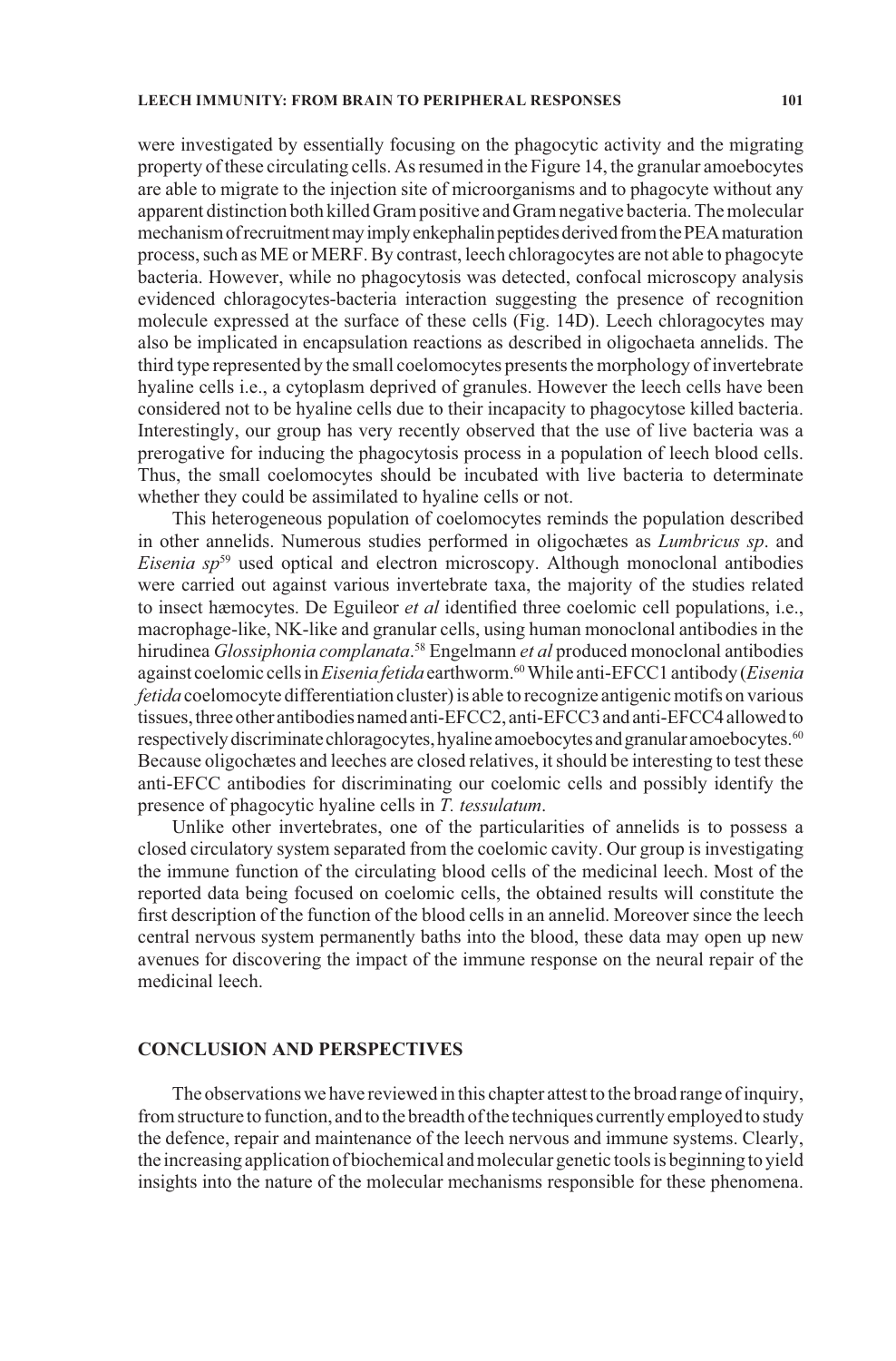But, while progress is being made, it is also clear that there is a strong need to accelerate the implementation and application of genomic, transcriptomic and proteomic tools to the leech. The leech model has many important advantages, perhaps the most important being the ability to bridge from the immune response to neural repair, in the context of having, or the possibility of having, detailed knowledge about all the neurons in the CNS and thus an unparalleled level of completeness. Most other invertebrate systems, as well as all vertebrate systems, under current study, can only afford partial, because many or most of their neurons are inaccessible and only population properties are attainable. However, other systems, including *C. elegans, Drosophila*, zebrafish, and some rodents, greatly benefit from the possibility of doing standard genetics, their shorter reproductive cycles (particularly in comparison to Hirudo, not as much with respect to small leeches like Helobdella), and the availability of the complete sequence of their genomes. Nonetheless, the ability to conduct systems level functional studies, and the possibility of relating the physiological programs to genetic programs that encode the underlying circuitry and its properties, the capacity of the system to defend itself, regenerate and repair, and the availability of reverse genetic tools to study gene expression and regulation, all strongly justify continuing and enhancing our efforts to understand neuroimmune responses in the leech.

## **ACKNOWLEDGMENTS**

This work was supported by the Centre National de la Recherche Scientifique (CNRS), the Ministère de l'Enseignement, de la Recherche et des Technologies (MERT) and the Genoscope.

## **REFERENCES**

- 1. Bely AE, Weisblat DA. Lessons from leeches: a call for DNA barcoding in the lab. Evol Dev 2006; 8(6):491-501.
- 2. Borda E, Siddall ME. Arhynchobdellida (Annelida: Oligochaeta: Hirudinida): phylogenetic relationships and evolution. Mol Phylogenet Evol 2004; 30(1):213-225.
- 3. Kaigorodova IA, Shcherbakov D. [Molecular phylogenetic study of the systematic position of Baikalian oligochaetes in the system Clitellata]. Genetika 2006; 42(12):1647-1655.
- 4. McDougall C, Hui JH, Monteiro A et al. Annelids in evolutionary developmental biology and comparative genomics. Parasite 2008; 15(3):321-328.
- 5. Pfeiffer I, Brenig B, Kutschera U. Molecular phylogeny of selected predaceous leeches with reference to the evolution of body size and terrestrialism. Theory Biosci 2005; 124(1):55-64.
- 6. Utevsky SY, Trontelj P. A new species of the medicinal leech (Oligochaeta, Hirudinida, Hirudo) from Transcaucasia and an identification key for the genus Hirudo. Parasitol Res 2005; 98(1):61-66.
- 7. Trontelj P, Utevsky SY. Celebrity with a neglected taxonomy: molecular systematics of the medicinal leech (genus Hirudo). Mol Phylogenet Evol 2005; 34(3):616-624.
- 8. Macagno ERGTE L, Bafna V, Soares MB et al. Construction of a medicinal leech transcriptome database and its application to the identification of leech homologs of neural and innate immune genes. BMC Genomics 2010; In press.
- 9. Salzet M, Capron A, Stefano GB. Molecular crosstalk in host-parasite relationships: schistosome- and leech-host interactions. Parasitol Today 2000; 16(12):536-540.
- 10. Macagno ER. Number and distribution of neurons in leech segmental ganglia. J Comp Neurol 1980; 190(2):283-302.
- 11. Sawyer RT. Leech biology and behaviour. Clarendon Press, Oxford, England 1986; I, II, III.
- 12. Nicholls JG, Hernandez UG. Growth and synapse formation by identified leech neurones in culture: a review. Q J Exp Physiol 1989; 74(7):965-973.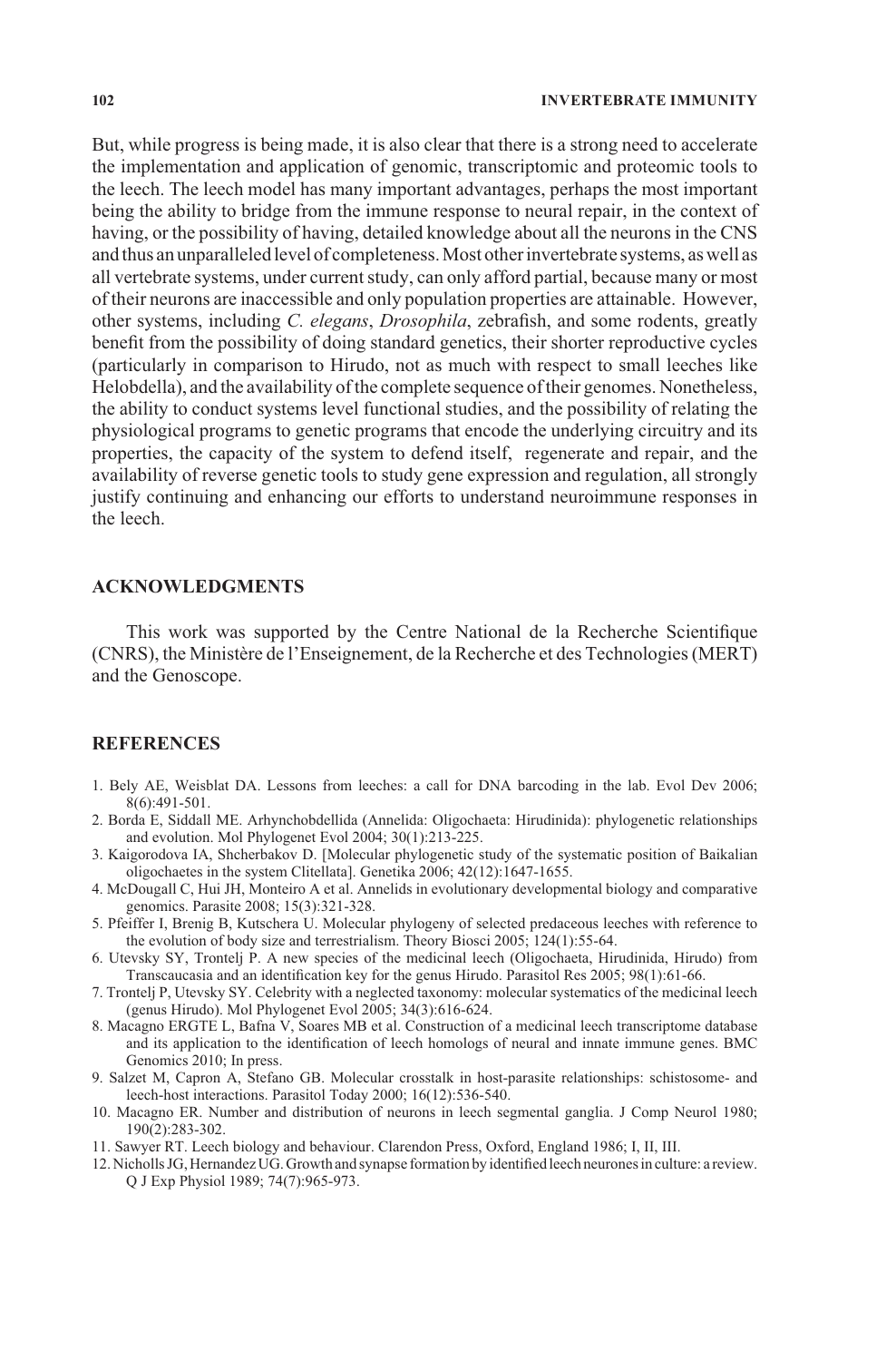#### **LEECH IMMUNITY: FROM BRAIN TO PERIPHERAL RESPONSES 103**

- 13. McGlade-McCulloh E, Morrissey AM, Norona F et al. Individual microglia move rapidly and directly to nerve lesions in the leech central nervous system. Proc Natl Acad Sci USA 1989; 86(3):1093-1097.
- 14. Shafer OT, Chen A, Kumar SM et al. Injury-induced expression of endothelial nitric oxide synthase by glial and microglial cells in the leech central nervous system within minutes after injury. Proc Biol Sci 1998; 265(1411):2171-2175.
- 15. Chen A, Kumar SM, Sahley CL et al. Nitric oxide influences injury-induced microglial migration and accumulation in the leech CNS. J Neurosci 2000; 20(3):1036-1043.
- 16. Arafah K, Desmons A, Vizioli J et al. Crosstalk between the CB2-like receptor and nitric oxide systems in the injured leech brain: involvement of the endocannabinoid 2AG in microglia recruitment at the injured site. J Neurosci 2010; Submitted.
- 17. Lipitz JB, Arafah K, Zhou X et al. Cannabinoid control of microglia migration to lesions in the leech CNS. J Neurosci 2010; Submitted.
- 18. Raborn ES, Marciano-Cabral F, Buckley NE et al. The cannabinoid delta-9-tetrahydrocannabinol mediates inhibition of macrophage chemotaxis to RANTES/CCL5: linkage to the CB2 receptor. J Neuroimmune Pharmacol 2008; 3(2):117-129.
- 19. Vannacci A, Giannini L, Passani MB et al. The endocannabinoid 2-arachidonylglycerol decreases the immunological activation of Guinea pig mast cells: involvement of nitric oxide and eicosanoids. J Pharmacol Exp Ther 2004; 311(1):256-264.
- 20. Cabral GA, Marciano-Cabral F. Cannabinoid receptors in microglia of the central nervous system: immune functional relevance. J Leukoc Biol 2005; 78(6):1192-1197.
- 21. Walter L, Neumann H. Role of microglia in neuronal degeneration and regeneration. Semin Immunopathol 2009; 31(4):513-525.
- 22. Salzet M, Breton C, Bisogno T et al. Comparative biology of the endocannabinoid system possible role in the immune response. Eur J Biochem 2000; 267(16):4917-4927.
- 23. Ehrhart J, Obregon D, Mori T et al. Stimulation of cannabinoid receptor 2 (CB2) suppresses microglial activation. J Neuroinflammation 2005; 2:29.
- 24. Xu Y, Bolton B, Zipser B et al. Gliarin and macrolin, two novel intermediate filament proteins specifically expressed in sets and subsets of glial cells in leech central nervous system. J Neurobiol 1999; 40(2):244-253.
- 25. Vergote D, Sautiere PE, Vandenbulcke F et al. Up-regulation of neurohemerythrin expression in the central nervous system of the medicinal leech, Hirudo medicinalis, following septic injury. J Biol Chem 2004; 279(42):43828-43837.
- 26. Vergote D, Macagno ER, Salzet M et al. Proteome modifications of the medicinal leech nervous system under bacterial challenge. Proteomics 2006; 6(17):4817-4825.
- 27. Morgese VJ, Elliott EJ, Muller KJ. Microglial movement to sites of nerve lesion in the leech CNS. Brain Res 1983; 272(1):166-170.
- 28. Deloffre L, Salzet B, Vieau D et al. Antibacterial properties of hemerythrin of the sand worm Nereis diversicolor. Neuro Endocrinol Lett 2003; 24(1-2):39-45.
- 29. Lefebvre C, Salzet M. Annelid neuroimmune system. Curr Pharm Des 2003; 9(2):149-158.
- 30. Lefebvre C, Vandenbulcke F, Bocquet B et al. Cathepsin L and cystatin B gene expression discriminates immune coelomic cells in the leech Theromyzon tessulatum. Dev Comp Immunol 2008; 32(7):795-807.
- 31. Blackshaw SE, Babington EJ, Emes RD et al. Identifying genes for neuron survival and axon outgrowth in Hirudo medicinalis. J Anat 2004; 204(1):13-24.
- 32. Perlson E, Medzihradszky KF, Darula Z et al. Differential proteomics reveals multiple components in retrogradely transported axoplasm after nerve injury. Mol Cell Proteomics 2004; 3(5):510-520.
- 33. Matias I, Bisogno T, Melck D et al. Evidence for an endocannabinoid system in the central nervous system of the leech Hirudo medicinalis. Brain Res Mol Brain Res 2001; 87(2):145-159.
- 34. Stefano GB, Rialas CM, Deutsch DG et al. Anandamide amidase inhibition enhances anandamide-stimulated nitric oxide release in invertebrate neural tissues. Brain Res 1998; 793(1-2):341-345.
- 35. Stefano GB, Salzet B, Rialas CM et al. Morphine- and anandamide-stimulated nitric oxide production inhibits presynaptic dopamine release. Brain Res 1997; 763(1):63-68.
- 36. Stefano GB, Salzet B, Salzet M. Identification and characterization of the leech CNS cannabinoid receptor: coupling to nitric oxide release. Brain Res 1997; 753(2):219-224.
- 37. Schikorski D, Cuvillier-Hot V, Leippe M et al. Microbial challenge promotes the regenerative process of the injured central nervous system of the medicinal leech by inducing the synthesis of antimicrobial peptides in neurons and microglia. J Immunol 2008; 181(2):1083-1095.
- 38. Nagao S, Tanaka A, Onozaki K et al. Differences between macrophage migration inhibitions by lymphokines and muramyl dipeptide (MDP) or lipopolysaccharide (LPS): migration enhancement by lymphokines. Cell Immunol 1982; 71(1):1-11.